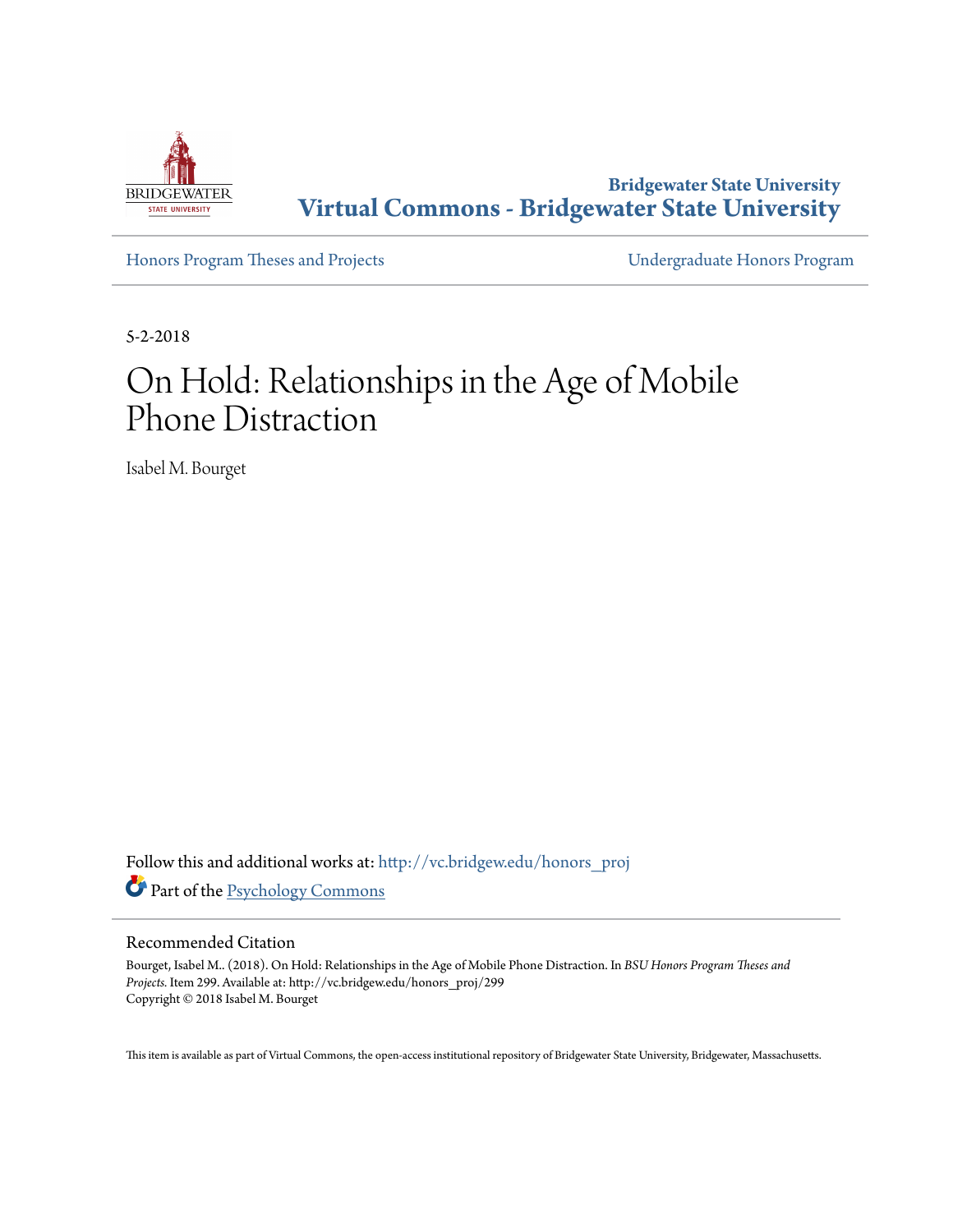On Hold:

Relationships in the Age of Mobile Phone Distraction

Isabel M. Bourget

Submitted in Partial Completion of the

Requirements for Commonwealth Honors in Psychology

Bridgewater State University

May 2, 2018

Dr. Elizabeth Spievak, Thesis Advisor

Dr. Teresa King, Committee Member

Dr. Nesa Wasarhaley, Committee Member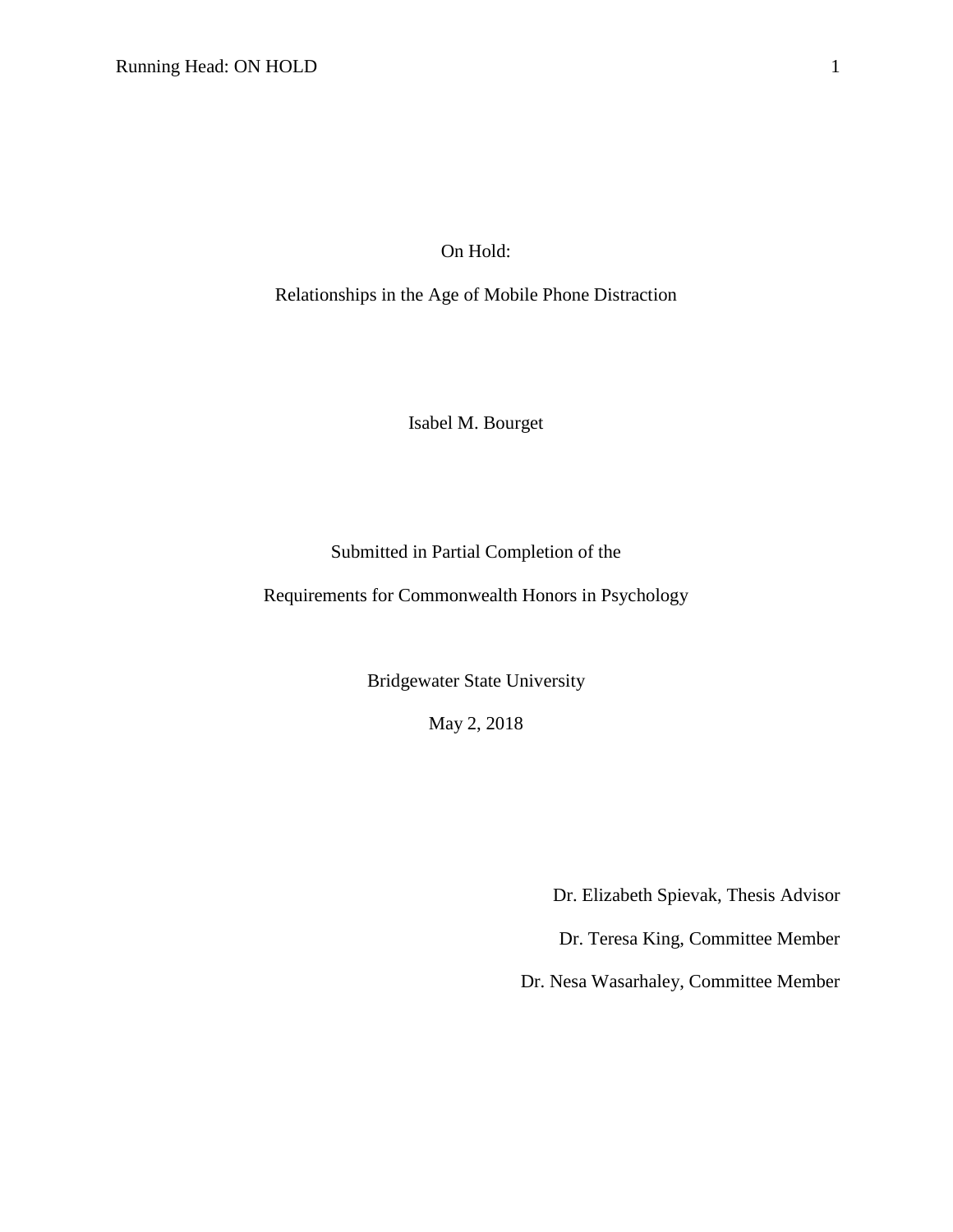ON HOLD 2

#### Abstract

Interpersonal communication has been transformed by the more than 70 percent of adults who own smartphones (Greenwood, Perrin & Duggan, 2016) and other forms of portable technology. It is now more convenient than ever to stay in touch, find lost friends, and access constantly updated information online, but research has linked mobile phone use to decreased relationship and interaction quality. For example, McDaniel and Coyne (2016) found that self-reported technology use among married couples predicted more partner conflict and less relationship satisfaction, particularly for women. Brown, Manago and Trimble (2016) found similar results in that the more friend dyads were observed using their mobile phones in each other's presence, the lower they subsequently rated the quality of their interactions. Przybylski and Weinstein (2012) found that even the mere presence of a cell phone was linked to lower levels of trust, relationship quality, and perceived partner empathy among dyads instructed to talk about a meaningful topic. The current study addressed the call for more research on the links between computer mediated communication, relationships and well-being (Schiffrin, Edelman, Falkenstern & Stewart, 2010). Participants answered survey questions about five close relationships and completed standardized scales to measure cell phone use and other individual differences, including locus of control, subjective well-being and satisfaction with life. Results revealed a pattern across the five relationships; participants indicated that in-person communication was more common in family relationships than in romantic and friend relationships, in-person interactions were rated as more important than online interactions, and more in-person interactions predicted higher relationship quality scores. An external locus of control was significantly positively correlated with cell phone dependence and mobile phone usage, and predicted lower relationship quality, subjective well-being and satisfaction with life.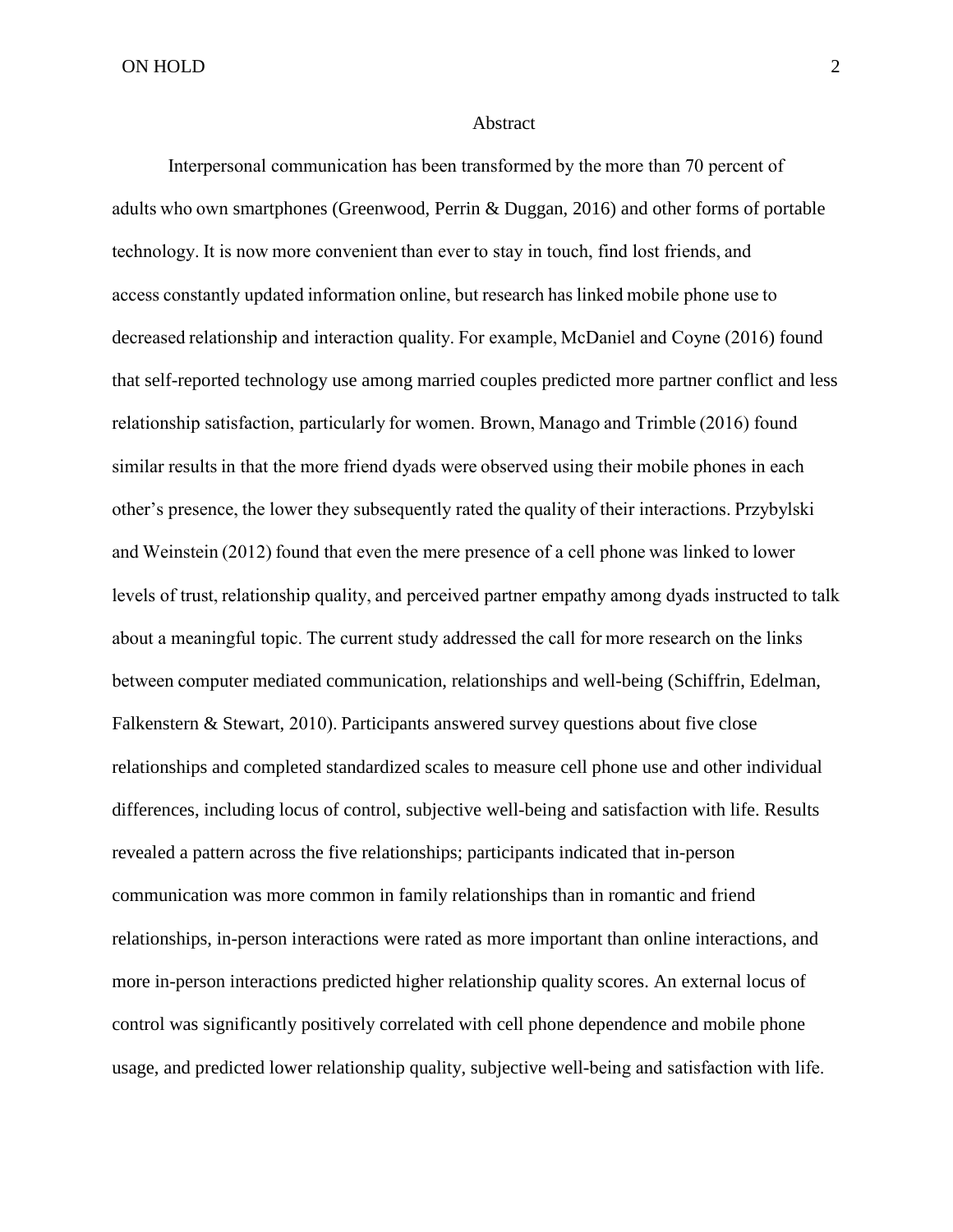### On Hold:

# Relationships in the Age of Mobile Phone Distraction

Many of us have had a face-to-face conversation 'put on hold' by technology interference. Although we feel slighted when a friend or relative becomes distracted by their smartphone, most of us have committed this same social faux pas. We feel pressure to respond to a text, email, phone call, or one of the many other cell phone notifications that we receive at all times of the day or night. Chronic inattentiveness and preoccupation are increasingly common and accepted human conditions, as distractions become more incessant (Hertlein, 2012). While there are recognized social benefits of mobile phone and media use (Blair & Fletcher, 2011; Hoffner, Lee & Park, 2016; Wei & Lo, 2006, Verduyn Ybarra, Resibois, Jonides & Kross, 2017), the negative implications are becoming more and more apparent. For example, the mere presence of a cell phone during a meaningful interaction has been linked to lower ratings of relationship quality, trust, and perceived partner empathy (Przybylski & Weinstein, 2012), and even when a cellphone is out of sight, knowledge that it may be within reach has been found to impair cognitive functioning (Ward, Duke, Gneezy  $\&$  Bos, 2017). Technology-induced distraction has been linked to lower subjective well-being (McDaniel & Coyne, 2016; Schiffrin et al., 2010; Verduyn et al., 2017) and some people may be particularly vulnerable to the effects, either temporarily because of mood or boredom (Chen et al., 2017), or more persistently because of individual differences in age (Bianchi & Phillips, 2005) and traits such as locus of control (Chak & Leung, 2004; Li et al., 2015) and desire to conform with peers (Chen et al., 2017). What follows is a summary of the literature on mobile phone distraction and its implications for wellbeing, relationships and cognition, which informed the current investigation, a survey study on relationships, mobile phone use, well-being, and individual differences.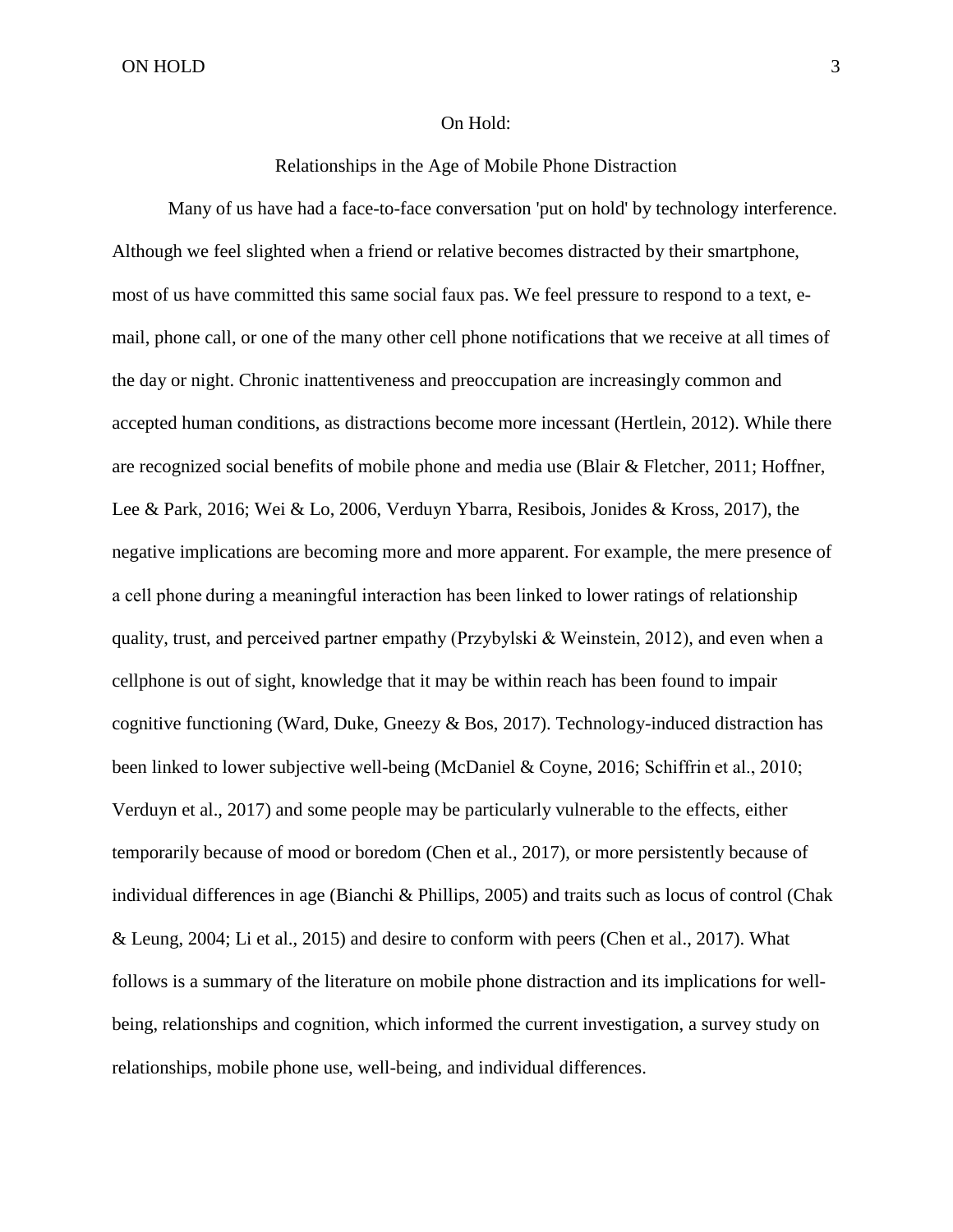# *Technology in Daily Life*

Preoccupation with our mobile phones seems to persist from the moment we wake to the moment we fall asleep. A survey administered to 1,000 participants across the United States by Braun Research Center (2015) revealed that 35% of respondents reported reaching for their mobile phones first thing in the morning, even before reaching for their significant other. Similarly, 23% reported having fallen asleep with their mobile phones in their hand, and 36% of respondents (and 54% of millennial respondents) reported that they constantly check and use their mobile phones. Individuals seem to be pulled towards these devices throughout the day, across a wide array of settings. Research indeed suggests that people have trouble controlling their mobile phone use; participants reported using their phones at inopportune times, such as before bed, while studying, in class, (Li et al., 2015) and in other public spaces. Hatucha and Toch (2016) observed students' mobile phone usage and behavior in private and public places on campus, and also administered a survey about phone usage habits. The authors found that smartphone users were more likely to use their phone or laptop in public, while basic phone users were more likely to read, rest, and talk with friends. Additionally, smartphone users were more detached from their environments (shown by less social interaction and less sensitivity to the social environment), while basic phone users were significantly more conscious of their surroundings than smartphone users. The authors assert that the divide between private and public is becoming blurry because previously private activities such as talking on the phone, searching the internet, watching movies, or listening to music can be done anywhere, including public spaces. The proliferation of smartphones and their expanded capabilities may have modified social norms such that many individuals likely feel no need to refrain or limit their use of technology. This may explain why cell phone use has been linked to poorer grades, sleep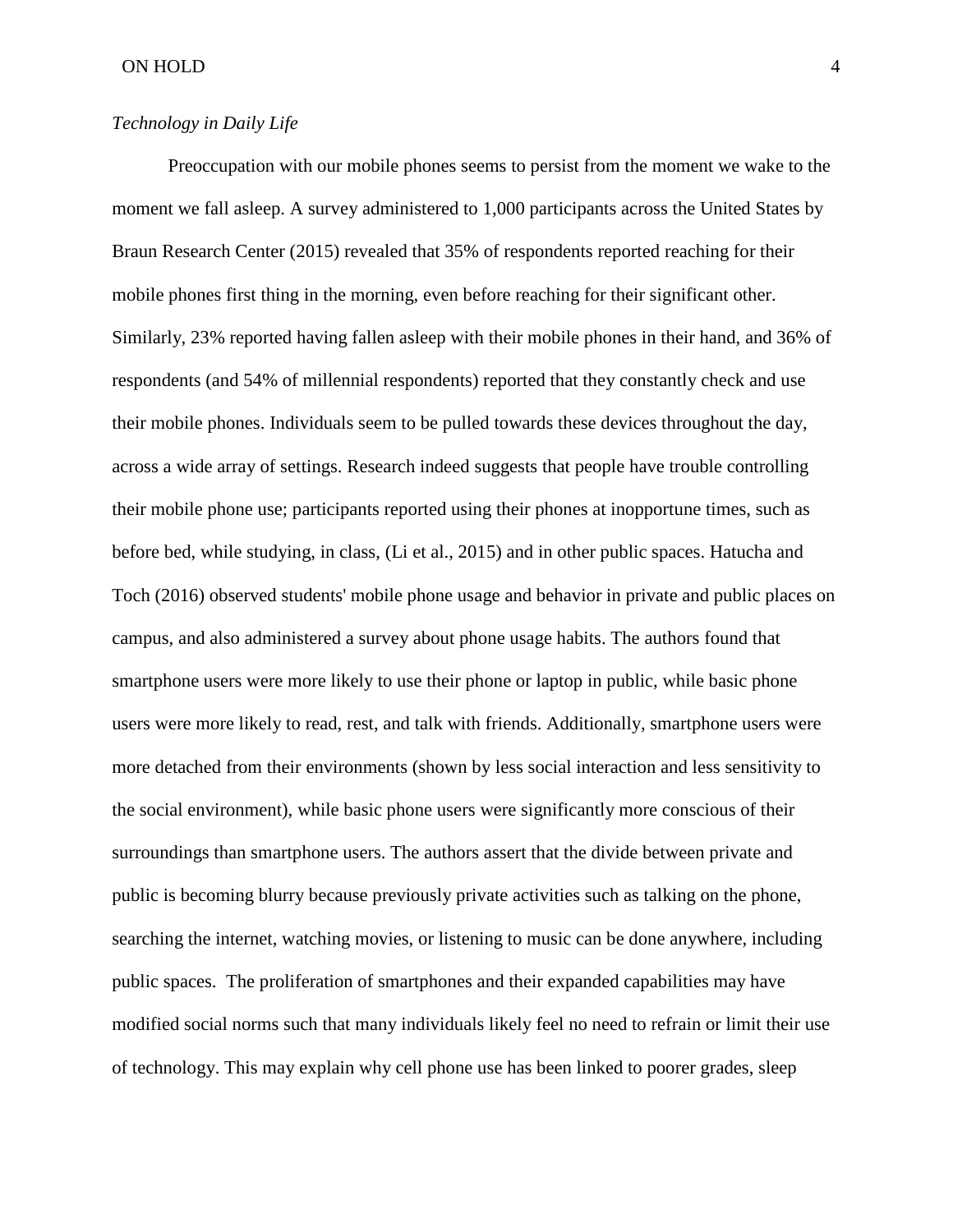quality, subjective well-being, lower life satisfaction scores, and more depressive symptoms (McDaniel & Coyne, 2016), as well as increased likelihood of auto accidents (National Safety Council, 2014).

## *Online and Face-to-Face Interactions*

Despite widespread use and endorsement of computer-mediated communication (CMC), many recognize its drawbacks and understand the value of face-to-face interactions (FTF). Schiffrin et al. (2010) administered a questionnaire to 99 undergraduate students that measured subjective well-being, internet usage, perceptions of CMC versus FTF communication, and level of extraversion. Participants consistently reported that CMC was less beneficial than FTF communication; they indicated that FTF communication was more enjoyable, and significantly more beneficial for getting work done, building relationships, increasing emotional closeness, and making plans. In another study on relationships and technology use, Przybylski and Weinstein (2012) found that the mere presence of a cell phone was linked to lower levels of trust, relationship quality, and perceived partner empathy among dyads instructed to talk about a meaningful topic. Similarly, Brown et al. (2016) explored the effects of mobile phone use on interaction quality by observing and measuring dyads' mobile phone use while they were under the impression that they were waiting to begin an experiment. In support of their hypothesis, the researchers found that increased mobile phone usage was significantly negatively associated with interaction quality.

Despite widespread use and endorsement of computer-mediated communication (CMC), many recognize its drawbacks and understand the value of face-to-face interactions (FTF). Schiffrin et al. (2010) administered a questionnaire to 99 undergraduate students that measured subjective well-being, internet usage, perceptions of CMC versus FTF communication, and level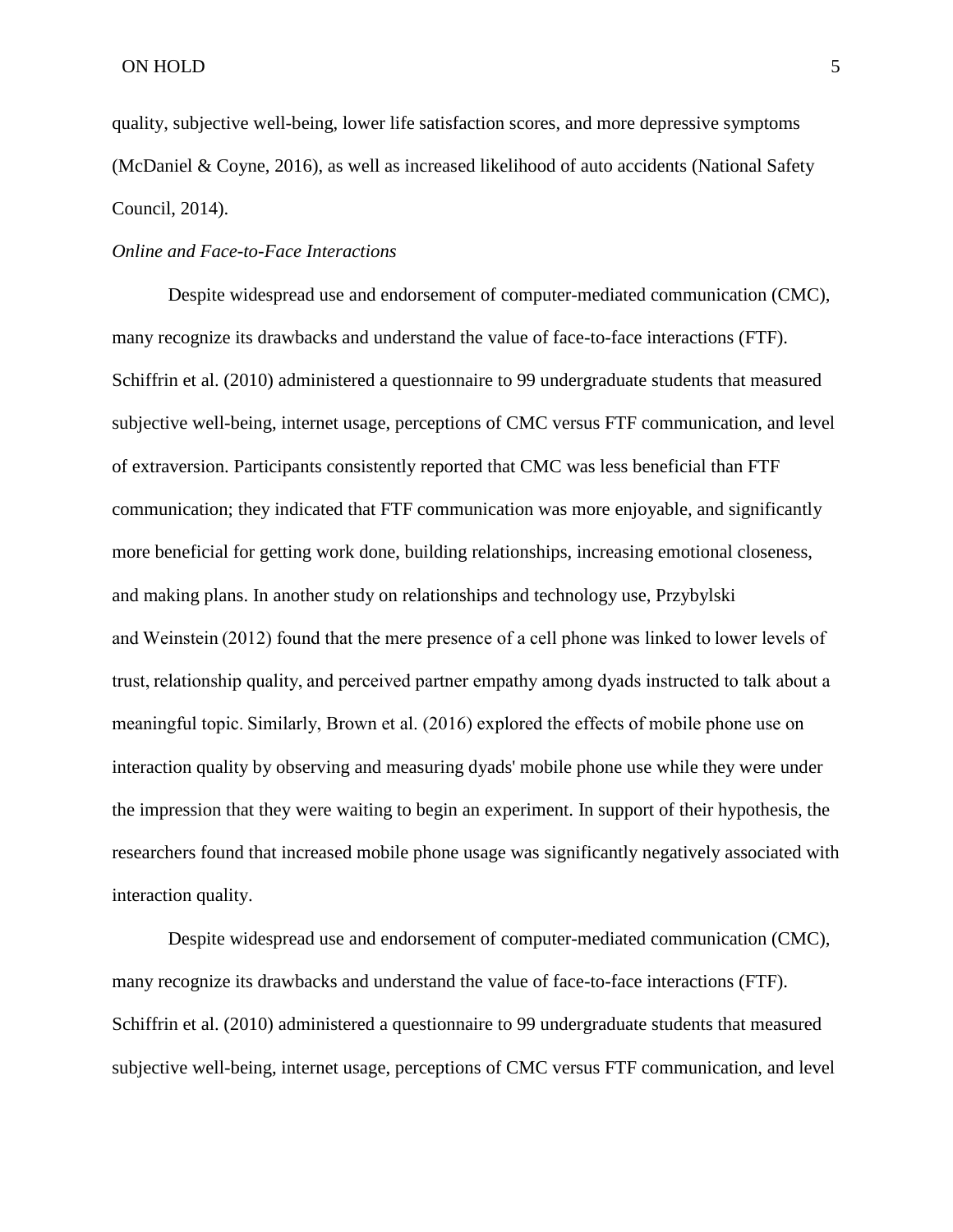of extraversion. Participants consistently reported that CMC was less beneficial than FTF communication; they indicated that FTF communication was more enjoyable, and significantly more beneficial for getting work done, building relationships, increasing emotional closeness, and making plans. In another study on relationships and technology use, Przybylski and Weinstein (2012) found that the mere presence of a cell phone was linked to lower levels of trust, relationship quality, and perceived partner empathy among dyads instructed to talk about a meaningful topic. Similarly, Brown et al. (2016) explored the effects of mobile phone use on interaction quality by observing and measuring dyads' mobile phone use while they were under the impression that they were waiting to begin an experiment. In support of their hypothesis, the researchers found that increased mobile phone usage was significantly negatively associated with interaction quality.

McDaniel and Coyne (2016) examined the role of 'technoference,' which they defined as "everyday intrusions and interruptions in couple interactions or time spent together that occur due to technology" (p. 85) in personal and relational well-being. The researchers administered an online questionnaire to 143 women who were in heterosexual relationships to assess internet use, personal and relational well-being, and technology interference. Technology interference was measured by two scales. First, the Technology Device Interference Scale (TDIS; McDaniel & Coyne, 2016) assessed the general frequency of interruptions by media (e.g. mobile phones, television, computers/laptops and iPads/tablets). Second, the Technology Interference in Life Examples Scale (TILES; McDaniel & Coyne, 2016) assessed the frequency of technology interference in specific situations; for example, one scale item asked how often an individual's partner checked his mobile phone during a typical mealtime. Results indicated that computers were the most common form of technoference, followed closely by mobile phones. More than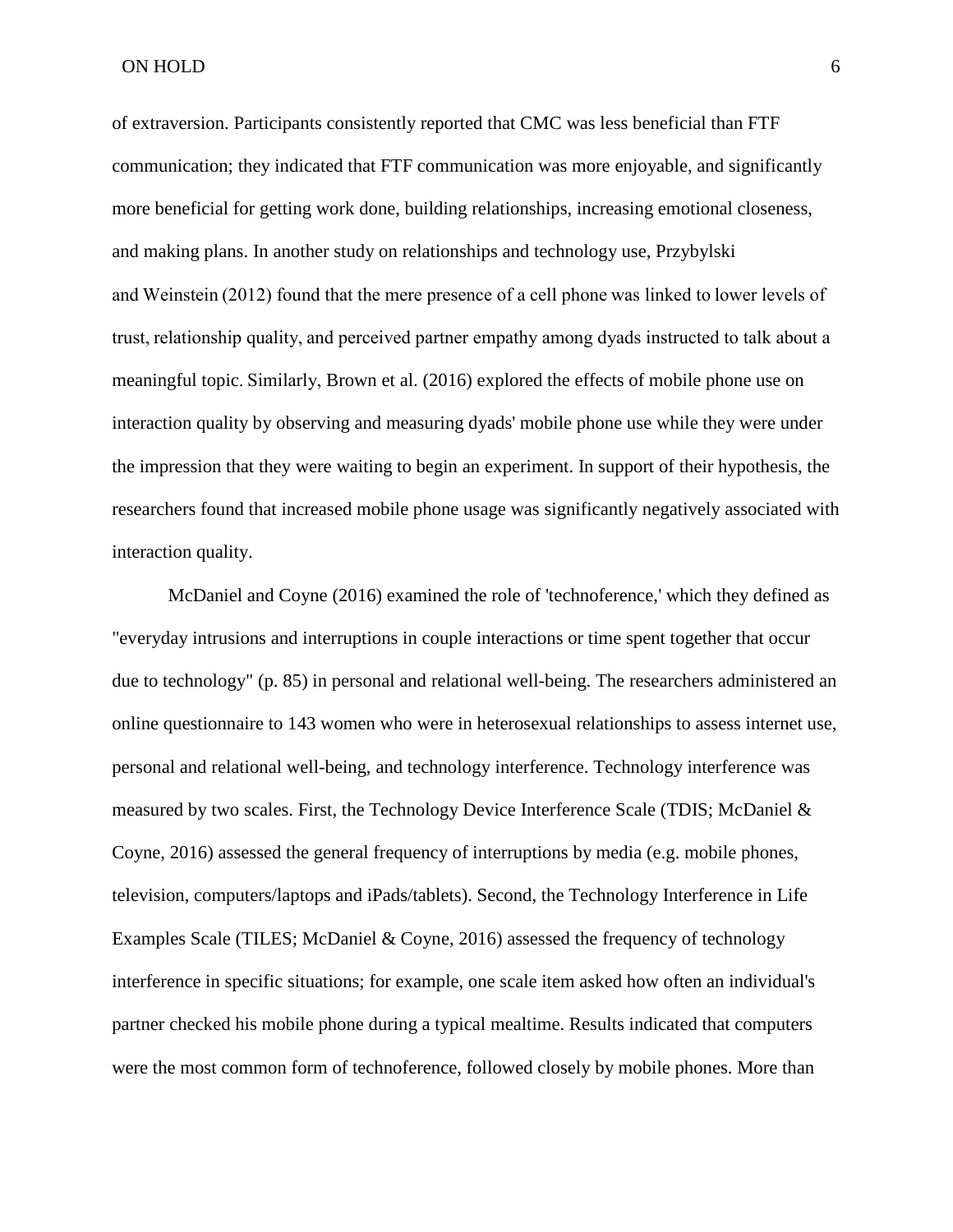half of the participants indicated that technoference interrupted their couple leisure time at least once per day. Furthermore, technoference during leisure, mealtime, and conversational interruptions was associated with increased conflict and lower relationship satisfaction.

Technoference has also been observed in parent-child relationships. In an observational study of 55 child-caregiver dyads eating at various fast food restaurants, observers noted some troubling caregiver behaviors (Radesky et al., 2014). Out of the 55 caregivers, 40 used their mobile phone at least once, and 16 remained preoccupied by it throughout the entire meal. The researchers noted that caregivers who were absorbed in their phone during the entire meal tended to behave dismissively by avoiding eye contact, responding mechanically, and scolding the child. One caregiver even pushed her young boy's hands away when he made a physical effort to direct her face away from her mobile phone.

In addition to interpersonal drawbacks, reliance on CMC and social media have been linked to negative personal outcomes. For example, Schiffrin et al. (2010) found that the number of hours college students spent on the internet per week was significantly negatively associated with subjective well-being. In a recent review, Verduyn et al. (2017) explored the literature on social media use and well-being and found a pattern. Well-being appeared to differ based on how social media was used: passively, by "the monitoring other people's lives without engaging in direct exchanges with others" (p. 281) and actively, by direct communication with others. Passive use, such as scrolling through ones' newsfeed or looking at others' profiles and pictures, was significantly correlated with lower self-reported well-being. Active use, such as posting status updates, sharing links or uploading pictures, was significantly correlated with increased well-being. Verduyn et al. (2017) suggested that passively scrolling through social media may stimulate jealousy and social comparison, while actively using social media may create social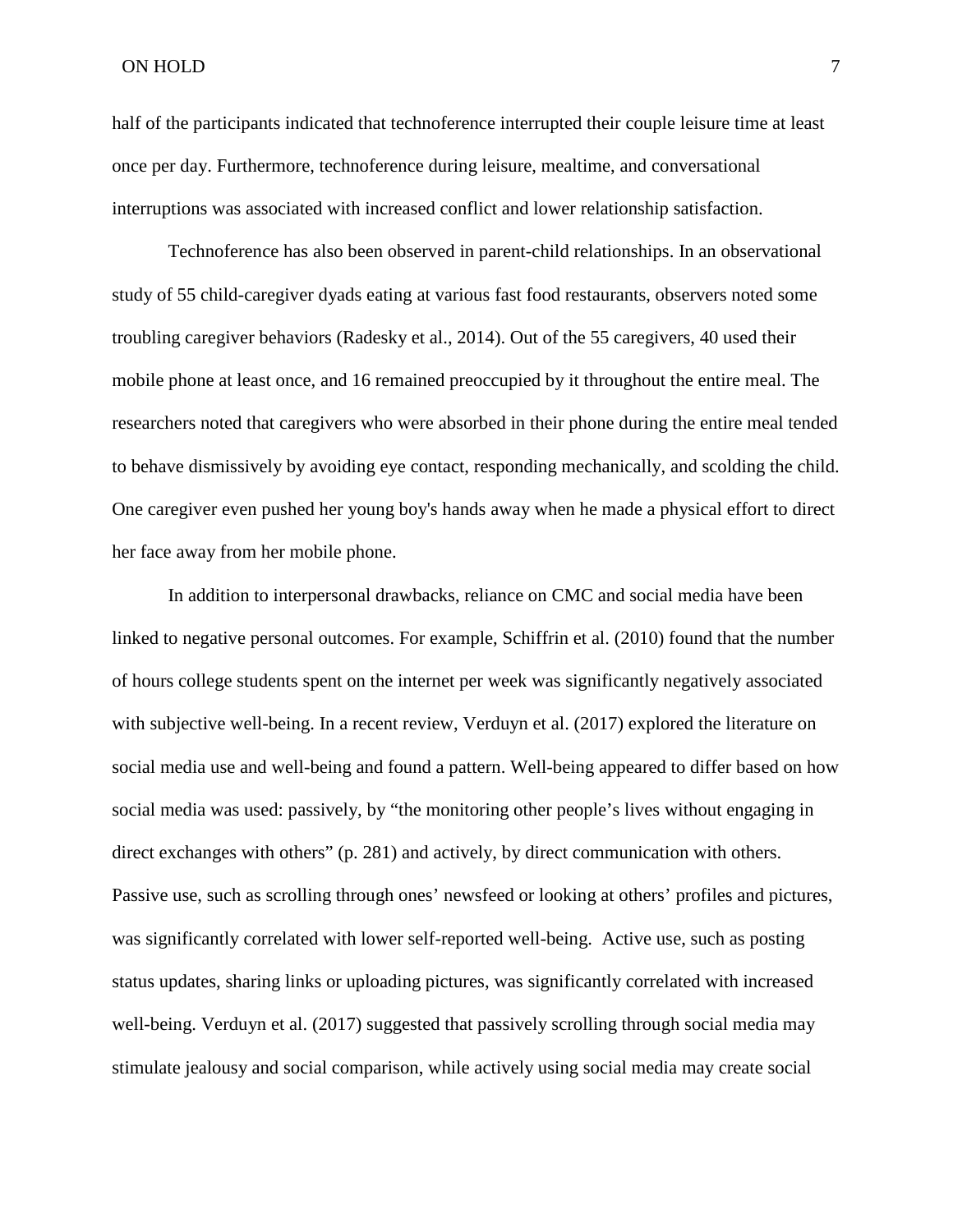capital and promote feelings of social connectedness. Together the findings suggest that internet use and CMC may be detrimental to relationships, social support, and well-being. However, a "new internet paradox" (Schiffrin et al., 2010, p. 305) persists, in which individuals consistently report that online interaction is less fulfilling, but continue to increase the amount of time they communicate online, all while denying that CMC has any impact on their well-being.

# *Cognitive Responses to Our Mobile Devices*

The inability to set aside or ignore our mobile devices in favor of more fulfilling relationships and improved well-being may be partially explained by cognitive research on our attachments to possessions, specifically the mere ownership effect. Individuals assign higher value to objects that they own (Beggan, 1992; Nesselroade, Beggan &Allison, 1999) and owned objects appear to become linked to the self. This effect was recently demonstrated by Ye and Gawronski (2016), who either assigned participants ownership of an object (by showing them a picture) or gave participants the ability to choose between two depicted objects. Next, participants completed an implicit association test (IAT), which is a measure of implicit selfobject linking, that included the previously viewed objects. Participants were faster and more accurate when they viewed pictures of owned objects (indicating higher implicit self-object linkage), particularly in the ownership-by-choice condition. Neuropsychological research has supported the mere ownership effect, in that activity in the medial prefrontal cortex (MPFC), an area of the brain linked with self-related information processing, has been shown to increase during laboratory induced ownership. Kim and Johnson (2010; 2013) found that MPFC activity increased when participants used a computer program to assign randomly presented objects to a virtual "Mine" basket (in comparison to an "Other" basket), and it increased again when the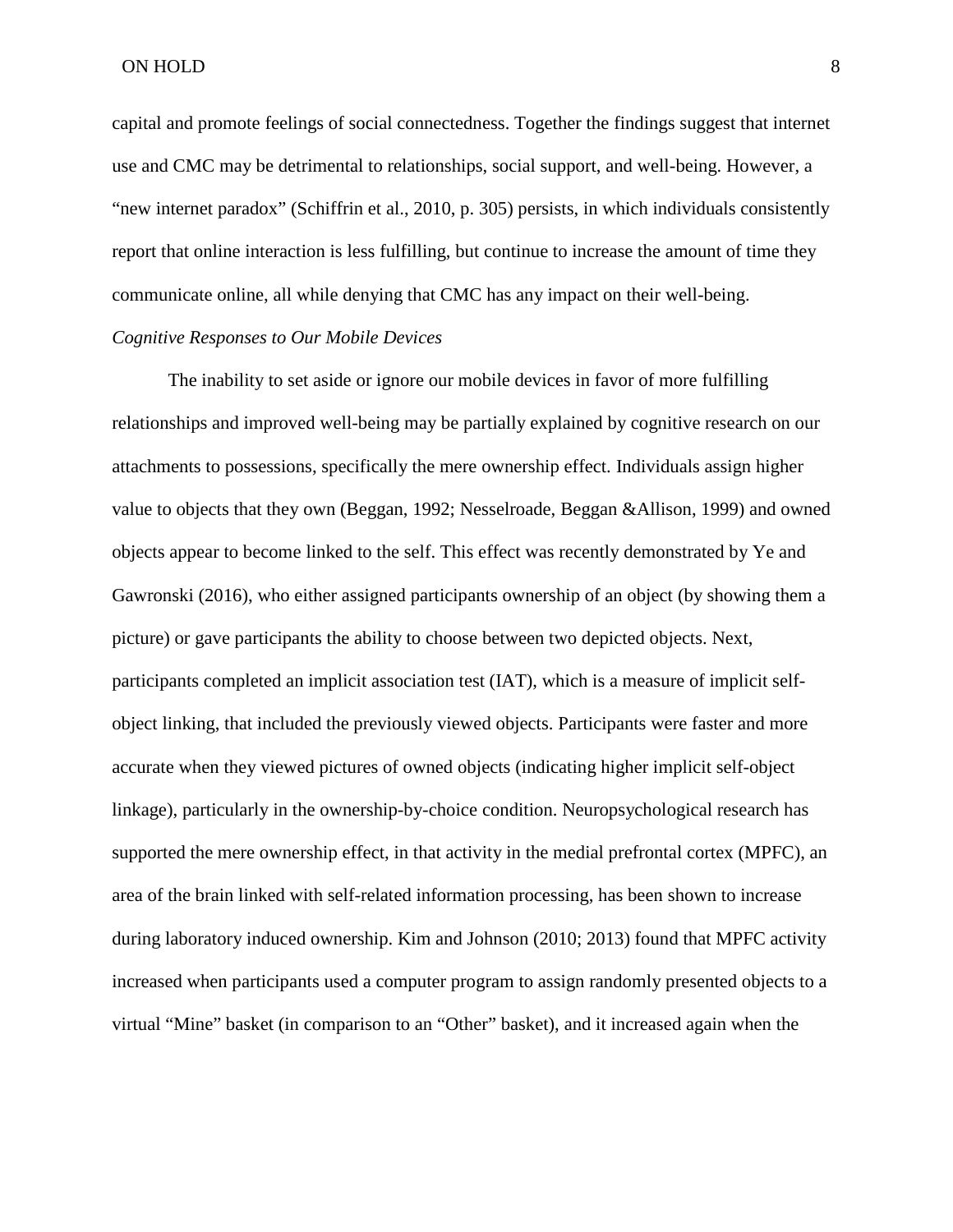participants later recalled the objects. These results suggest that self-related information and selfrelated objects are similarly processed.

There may be a biological and evolutionary explanation for our strong connections to our phones, and our seemingly unavoidable attentional shifts to screens (Bruya, 2010). Our brains have evolved to instantly attend to unexpected or abrupt shifts in sound and light (Yantis & Jonides, 1984; 1990), because they may warn us of an important threat we should avoid or an opportunity we should pursue (Yantis & Hillstrom, 1994). The sounds and/or lights emitted from a mobile device are nearly impossible to miss and even harder to ignore. Modern-day marketers and product designers use their knowledge of human cognition to their benefit to gain and direct consumers' attention (Wickens & McCarley, 2008).

While neurological responses and mere ownership have not been explicitly demonstrated for cell phones, people anecdotally report feeling anxiety and isolation in response to being separated from their mobile phones (Hoffner et al., 2016). In one study, 175 college students completed a survey after they silenced their wireless devices and put them out of sight, or left their devices in a secure location. Regardless of condition (location of cell phone), and for all but the lowest frequency users, anxiety continued to increase over three 10-minute testing intervals and did not level off or subside during the testing period (Cheever, Rosen, Carrier & Chavez, 2014). Individuals even report feeling phantom vibrations when they have not received a new notification; Drouin, Kaiser and Miller (2012) administered a survey to 290 undergraduate students and found that 89% reported experiencing this phenomenon.

As a result of real or imagined notifications, individual attentional shifts occur within milliseconds, and cell phones produce stimuli that effectively grab voluntary and involuntary attentional resources that might otherwise be available for daily tasks and face-to-face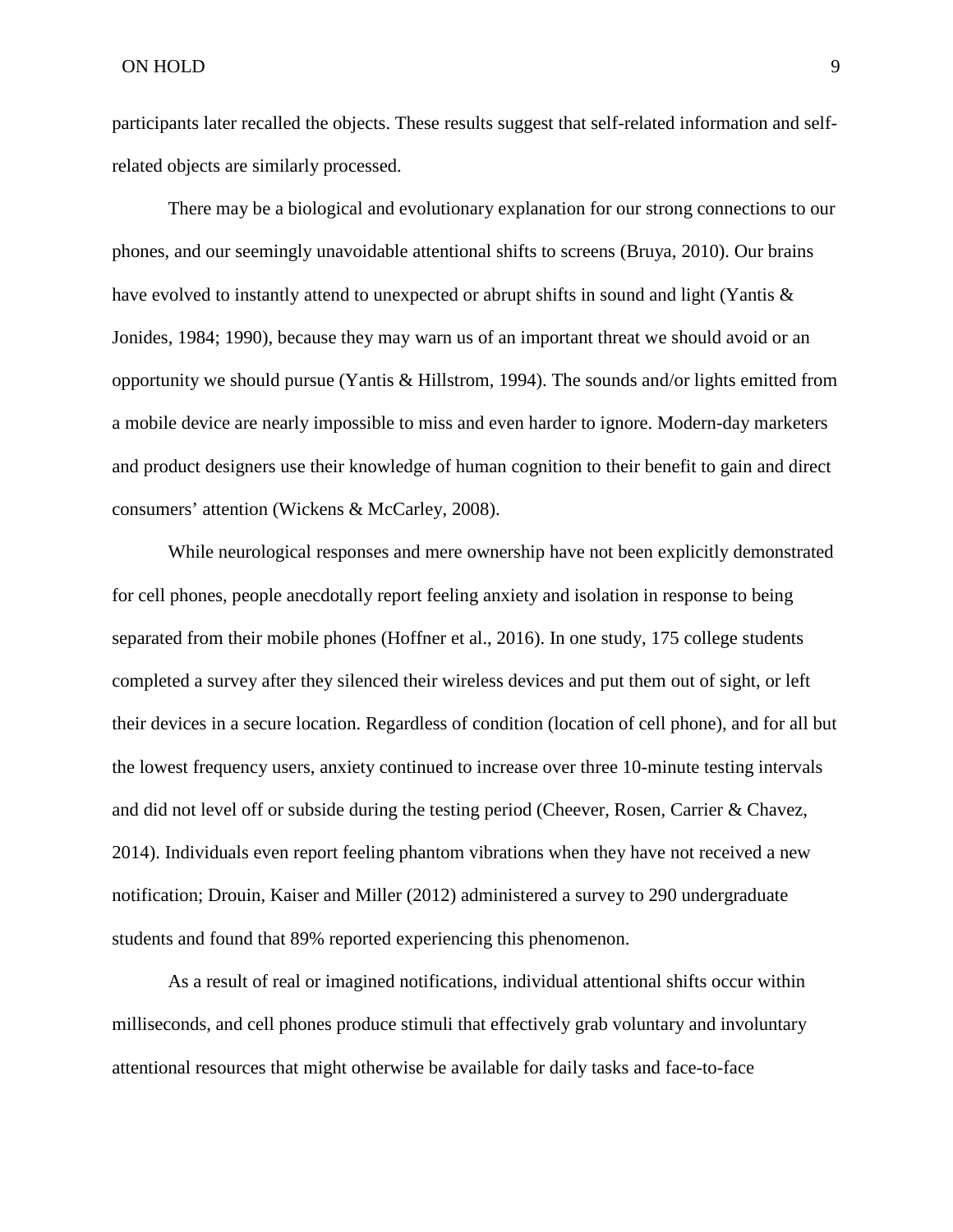interaction. Hadlington (2015) administered an online survey to 210 participants that measured excessive internet use, problematic mobile phone use, and occurrence of daily cognitive failures. Higher self-reported excessive internet use and problematic mobile phone use scores predicted significantly more cognitive failures (e.g. failure to recall people's names or forgetting the reason for entering a room) as measured by the Online Cognition Scale (OCS; Davis, Flett & Besser, 2002). The researchers explained that the pull of the internet and other mobile devices may create competition for the brain's limited resources, drawing attention away from activities such as driving and household chores. Ward et al. (2017) came to the same conclusions based on their studies of college students who performed more poorly on tests of working memory and fluid intelligence when their cell phones were within reach, even if they were out of sight and silenced, and despite students' claims that they had not thought about their cell phones at all. *Individual Differences and Technology Use*

Although many people find it challenging to limit use of mobile devices, research suggests that those with an external locus of control may be particularly susceptible to internet addiction. Chak and Leung (2004) asked participants to self-report internet use, shyness, and locus of control. Self-reported internet addiction was negatively correlated with internality, or the extent to which people believe that they have control over their own lives, and positively correlated with powerful others locus of control, or the belief that other persons control the daily events in their life, and with chance locus of control, or belief in fate. Li et al. (2015) uncovered a similar link in their study of college students' locus of control, life satisfaction, sleep quality, and mobile phone use. Individuals whose responses indicated an external locus of control were significantly more likely to report using their phones at inopportune times, such as during classes, times designated for studying, and before bed. Cell phone use before bed was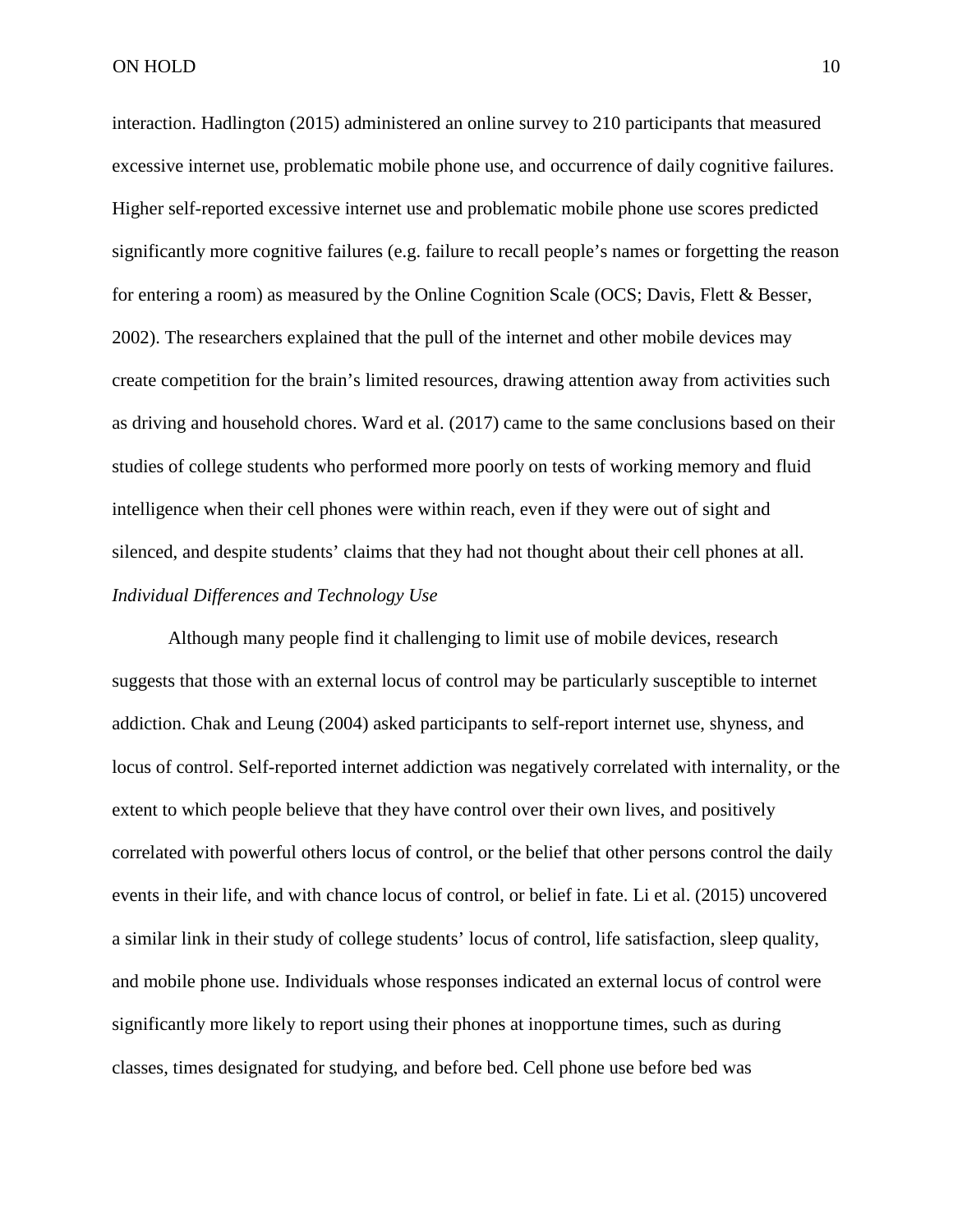significantly negatively correlated with sleep quality, and sleep quality significantly predicted lower life satisfaction. Cell phone use during class and study time was significantly negatively correlated with college grade point average. Perhaps those with an external locus of control feel the effects of peer pressure more acutely, or are less confident in their judgements about the relative importance or urgency of interruptions and cell phone contact, making limits on inopportune use more difficult to enforce than for those with an external locus of control.

Despite ample evidence suggesting that mobile phones and media have negative implications for physical and mental well-being, cognition, interaction quality, and relationship quality (Brown et al., 2016; Hadlington, 2015; Hatucha & Toch, 2016; Lepp et al., 2015; Li et al., 2015; McDaniel & Coyne, 2016; Radesky et al., 2014 Schiffrin et al., 2010; Verduyn et al., 2017), many individuals are seemingly unable to separate themselves from their mobile devices and continue to anecdotally self-report mostly positive impacts (Wei & Lo, 2006; Blair & Fletcher, 2011; Hoffner et al., 2016). The current study addressed Schiffrin et al.'s (2010) call for research on CMC, individual differences, relationships, and well-being. The survey included measures of online interactions, relationship quality, cell phone use and dependence, subjective well-being, satisfaction with life, and individual differences in locus of control. It was hypothesized that participants would report having lower relationship quality with those whom they communicated more online than in person, that mobile phone use would be negatively associated with subjective well-being and satisfaction with life, and that locus of control and mobile phone use would be positively correlated.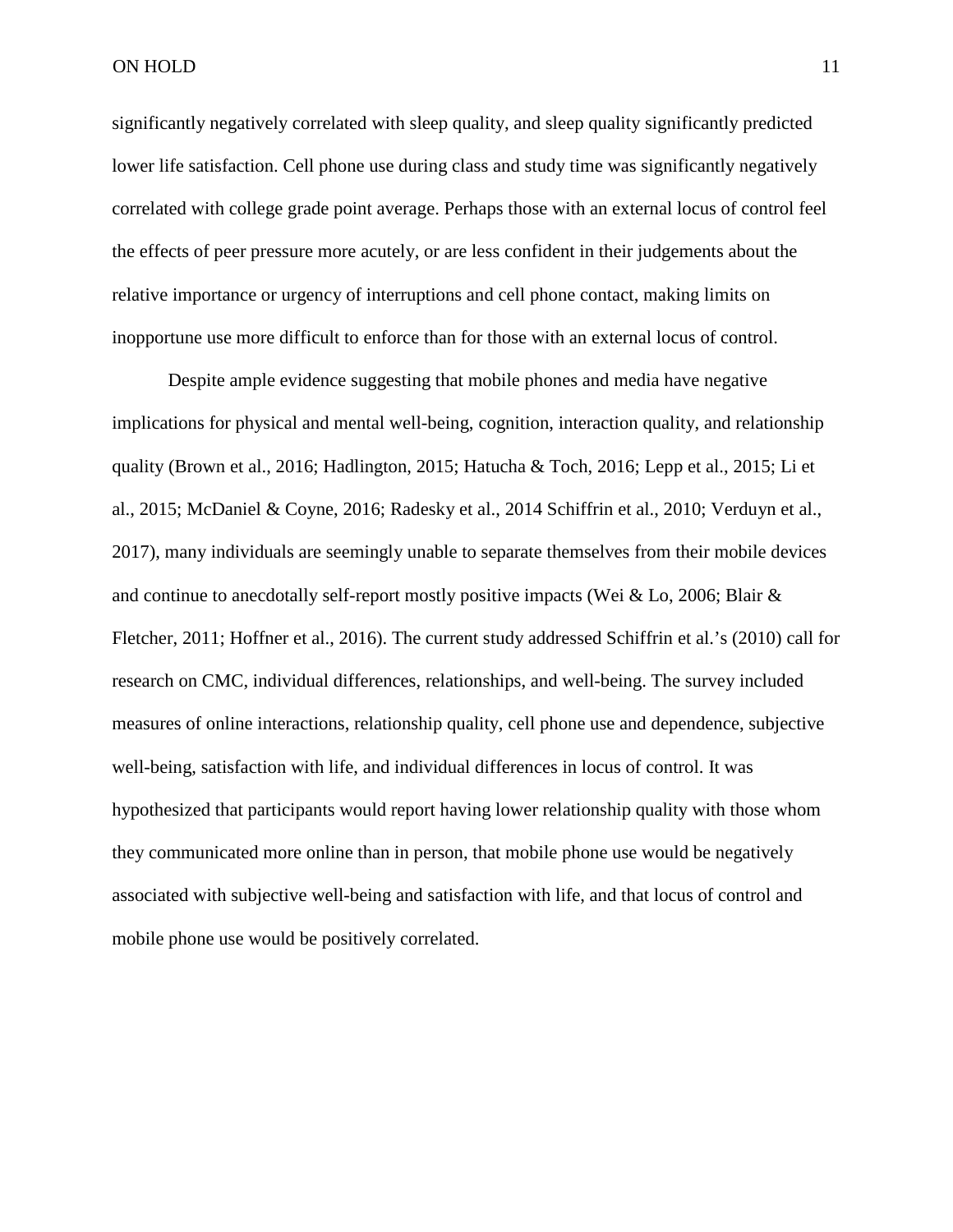### **Method**

# **Participants**

One hundred and fifty-three students (45 males, 105 females, 3 unknown, *M*age = 20.192, *SD*<sub>age</sub> = 3.961) recruited from the Psychology department's subject pool have taken part in this survey in exchange for course credit. Most participants identified themselves as Freshmen (56%) and Caucasian (66%). The balance of the sample was 20% Sophomores, 15% Juniors, 7% Seniors, 14% African American, 6% Latin-American, 4% European, 2% Asian-American, and 6% indicated "other" as their ethnic background.

## **Materials and Procedure**

Upon arrival to the lab, participants were led to a room where they were pre-briefed and reviewed consent materials before they completed a pencil-and-paper survey about their technology use, general attitudes, and relationships.

First, participants were instructed to answer questions about five of their close relationships. They were asked to choose at least one friend, family or romantic relationship, if possible. Participants provided the initials of each close other they rated, and indicated whether each was a friend, family member, or romantic interest. Participants rated each relationship on the Relationship Quality Scale (Ivan, Koyanago, Tyrovolas, & Haro, 2015), which consists of 7 items on a 10-point Likert scale; 3 items relate to partner support ( $\alpha$  = .86), and 4 items relate to negative partner interactions ( $\alpha = .78$ ). After completing the Relationship Quality Scale, participants also completed two scale items created to assess the role of online communication in each relationship. Each was a single item, pictorial measure adapted from Aron, Aron and Smollan's (1992) Inclusion of Other in the Self (IOS) Scale. The first measure used blocks to measure the amount that participants communicated online in each of the five relationships (See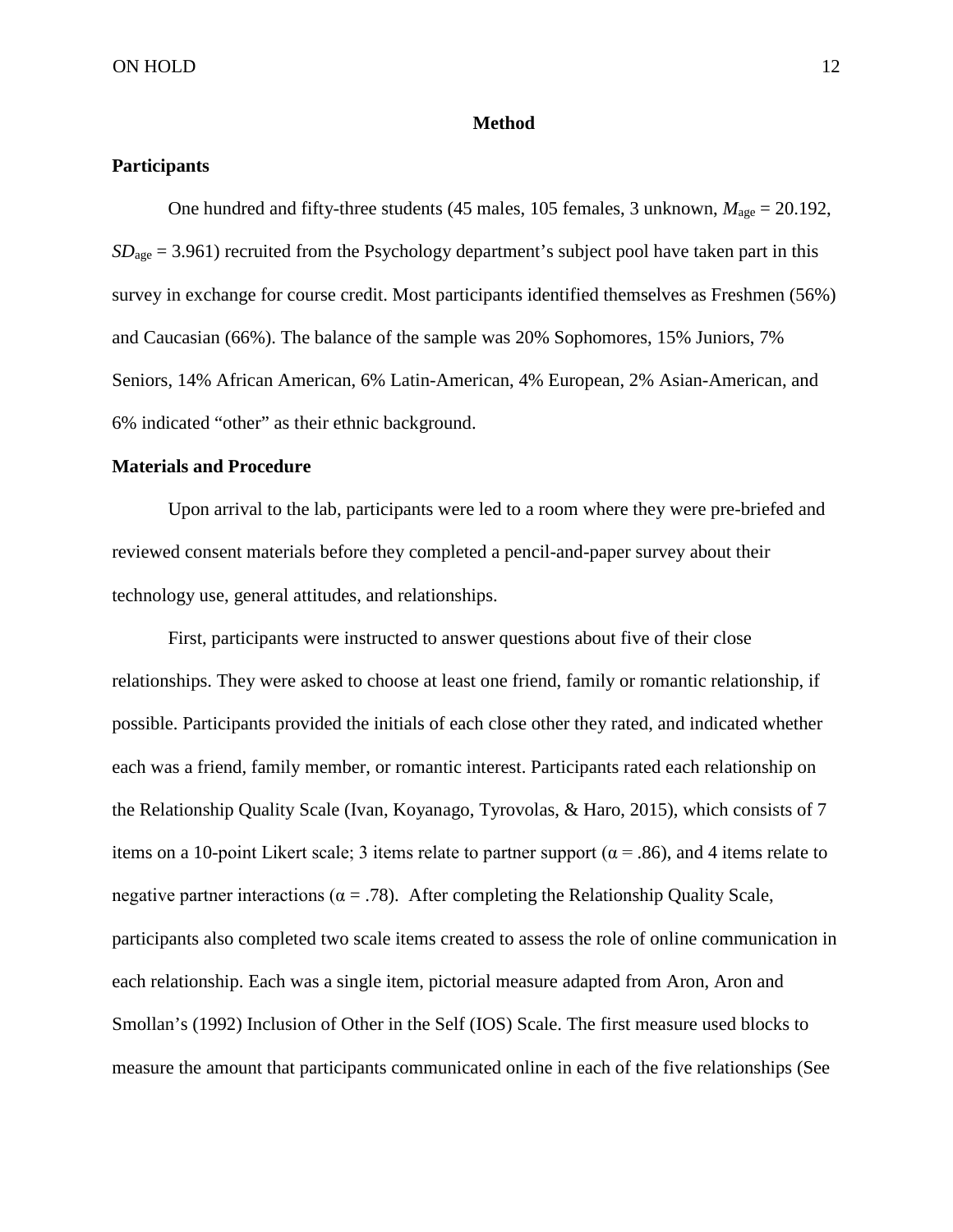Figure 1). The second item used Venn Diagrams to measure participants' valuation of online versus in-person interactions for each relationship (See Figure 2). Both measures were designed so that each block or Venn diagram depicted a different degree of overlap between online and inperson interactions. The degree of overlap progressed linearly, creating an interval-level scale for each measure.

After answering questions about each of the five close relationships, participants completed the Mobile Phone Use Addiction Scale (Karadağ et al., 2015), which consists of 15 items on a 5-point Likert scale, to measure self-reported cell phone dependence. This scale includes three subscales; deprivation (7 items,  $\alpha = .86$ ), control difficulties (3 items,  $\alpha =$ .78), and application (5 items,  $\alpha = .85$ ). In addition, participants used a 5-point Likert scale to indicate their agreement with statements on Lee's (2014) 5-item Self-Perceived Dependence on Cell phone Scale, for which there is no published reliability information. Participants reported agreement with the 5 items of the Satisfaction with Life Scale ( $\alpha$  = .87; Diener, Emmons, Larsen & Griffin, 1985) on a 7-point Likert scale. Subjective well-being was measured using the 5-point Short Subjective Well-Being Scale ( $\alpha$  = .71; Røysamb, Harris, Magnus, Vittersø & Tambs, 2002). Finally, participants indicated their agreement with 9 items on a 7-point Brief Locus of Control Scale (Sapp & Harrod, 1993), which consists of three, 3-item subscales; the internal control subscale ( $\alpha$  = .59), the chance subscale ( $\alpha$  = .65), and the powerful others subscale ( $\alpha$  = .72). Upon survey completion, participants were thanked and debriefed.

#### **Results**

No gender differences were found. Therefore, the remaining analyses are collapsed across gender. As predicted, more in-person interactions and higher importance ratings of inperson interactions predicted significantly higher scores for positive items, and significantly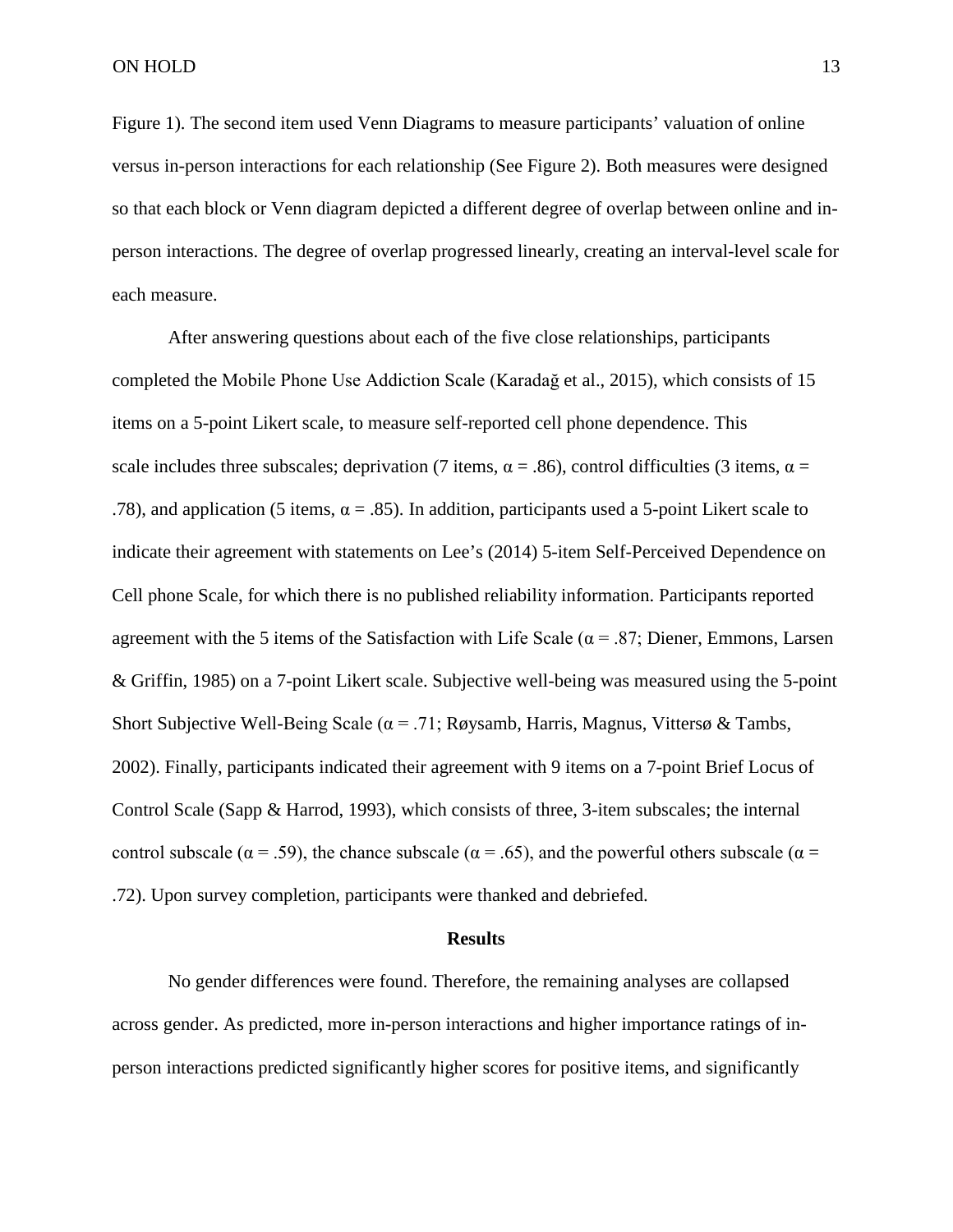lower scores for negative items on the Relationship Quality Scale (See Table 1). Multivariate analyses of variance (MANOVA) was used to compare participants' characterizations of online and in-person interactions in each of the five relationships. Results yielded significant differences for the first four relationships participants listed ( $F_{Rell1}$  (4, 290) = 5.41,  $p < .001$ ,  $p^2 =$ .07;  $F_{Rel2}(4, 294) = 4.69$ ,  $p < .01$ ,  $p^2 = .06$ ;  $F_{Rel3}(4, 278) = 6.36$ ,  $p < .001$ ,  $p^2 = .08$ ;  $F_{Rel4}(4, 290)$  $= 2.69$ ,  $p < .05$ ,  $\eta^2 = .04$ ), driven primarily by stronger in-person ratings for family relationships. MANOVA results for the fifth listed relationships did not reach significance. Pairwise comparisons revealed that participants rated in-person interactions as more important for family relationships than for romantic and friend relationships, and family relationships were more likely to be conducted in-person than romantic and friend relationships. The means appear in Table 2. In the left panel, higher scores reflect more in-person interactions, and suggest that family relationships are conducted more in-person. In the right panel, higher scores reflect higher valuations of in-person interactions and indicate that participants rate in-person interactions within the family as more important.

Powerful others locus of control was significantly positively correlated with self-reported dependence on cell phones and mobile phone usage, and significantly negatively correlated with lower subjective well-being and satisfaction with life (See Table 3). Powerful others locus of control was also significantly negatively linked to positive items, and significantly positively linked to negative items on the relationship quality scale (See Table 3).

The hypothesis that mobile phone use would be negatively associated with subjective well-being and satisfaction with life was not supported.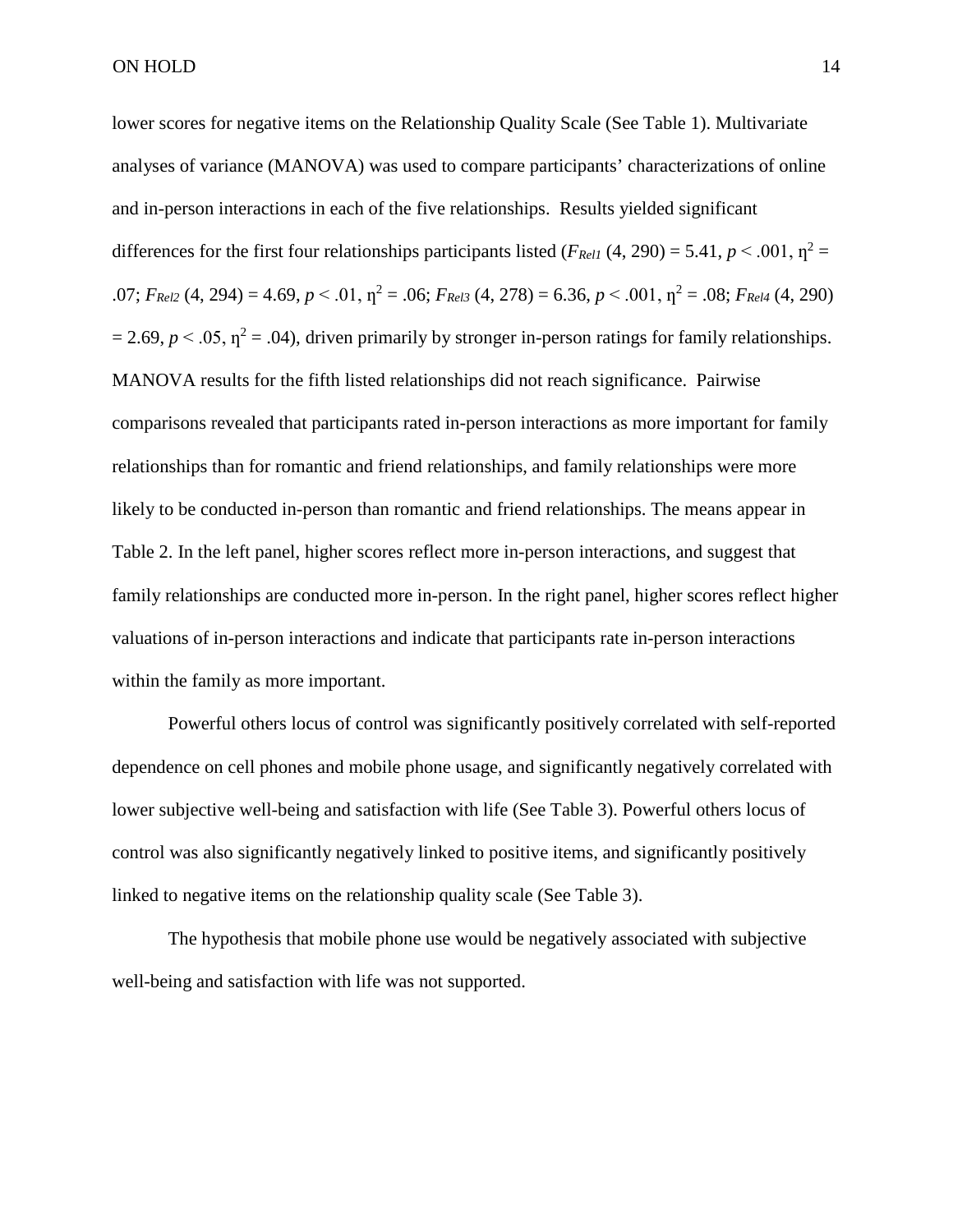## **Discussion**

Results supported the hypothesis that relationships that were conducted more online than in-person would be evaluated less positively. Across all five self-reported relationships, scores on the Relationship Quality Scale were more positive, and less negative, when the relationships were conducted more in-person, and when the in-person interactions were more valued (see Table 1). Furthermore, participants indicated that family relationships were significantly more likely to be conducted in-person than romantic and family relationships, and in-person interactions were rated as more important than online interactions for family relationships. The results support Schiffrin et al.'s (2010) findings that participants rated FTF communication as more enjoyable, and significantly more beneficial for building relationships and increasing emotional closeness. Participants in the current study reported that in-person interactions were more important for family relationships, and reported having significantly higher relationship quality with those whom they communicated more in-person. These findings are consistent with other research linking cell phone and internet use to negative relationship quality, including McDaniel and Coyne's (2016) findings that "technoference" was negatively correlated with relationship quality among married couples.

Our inclusion of a locus of control measure yielded significant results; powerful others locus of control was significantly linked to higher mobile phone use and dependency, and lower subjective well-being. Additionally, powerful others locus of control was significantly linked to poorer relationship quality, suggesting a possible link between problematic mobile phone use and poor relationship quality. Powerful others locus of control is a specific type of external locus of control that represents an individual's belief that their life is primarily controlled by other people. It is not surprising that powerful others locus of control is linked to higher mobile phone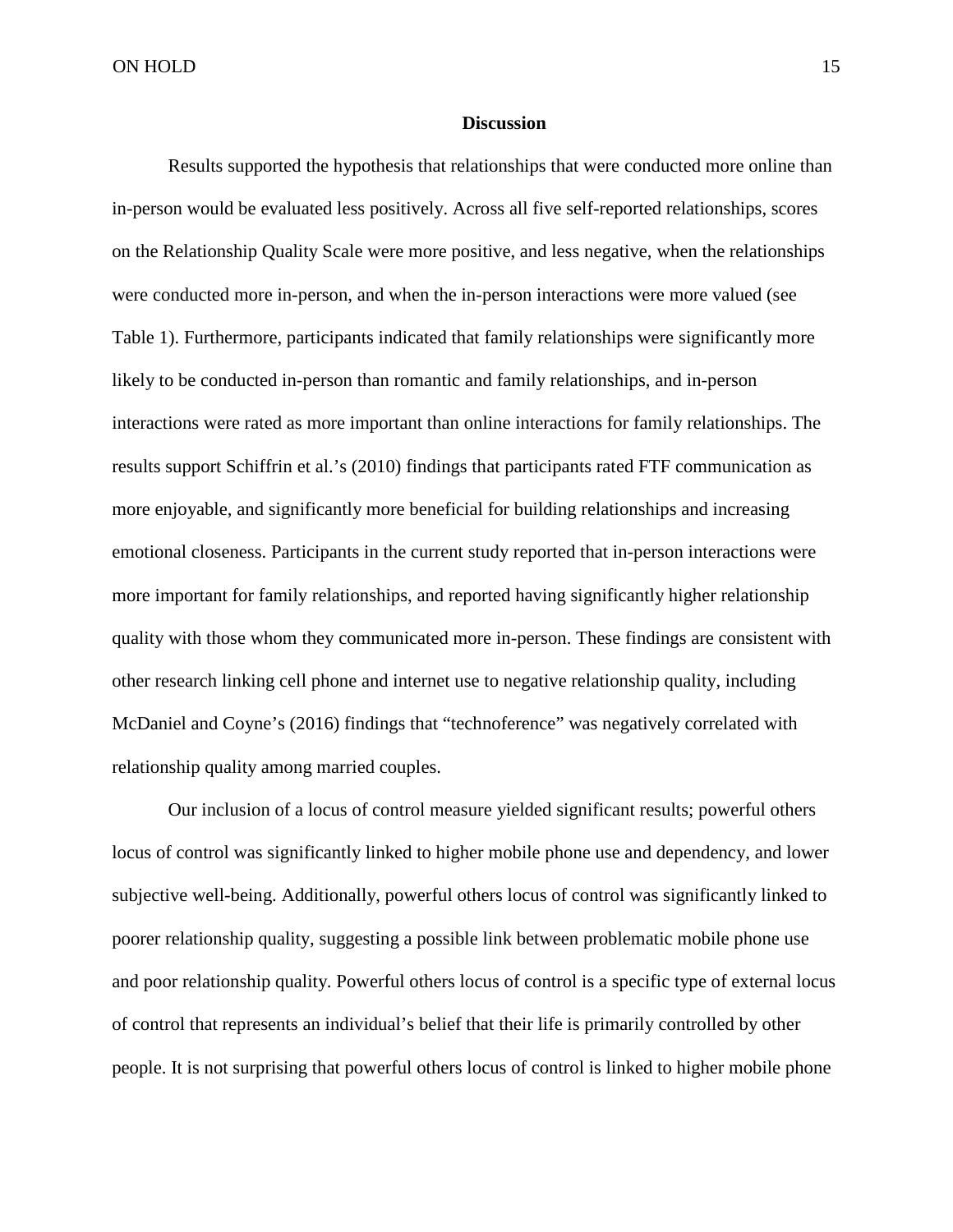ON HOLD 16

usage and dependency, as notifications are often text messages or calls from close others. This may also explain why this type of locus of control is linked to lower relationship quality and well-being, as individuals can be reached at a moment's notice at all times; at the cost of individuals' sense of privacy and independence.

Past research has linked an external locus of control to higher vulnerability to the negative effects of cell phone use and lower self-reported subjective well-being (Li et al., 2015). The outcome of the current study supports those findings as well as Chen et al.'s (2017) findings that conformity motives predicted significantly higher self-reported smartphone addiction. Essentially, those who use their mobile phones in order to fit in with their peers may be at higher risk for mobile phone addiction. Results of the current study add to the literature on the positive correlation between external locus of control and excessive cell phone use and add credence to the argument that many individuals, but especially those who are susceptible to outside influences such as peer pressure, have difficulty limiting their mobile phone use and as a result, their well-being may suffer.

The findings have a number of everyday applications. For example, individuals who wish to improve their relationships with close others should attempt to limit online interactions and aim to achieve more face-to-face interactions. Additionally, a clinician who suspects their client to have an external locus of control should be aware of their client's heightened vulnerability to mobile phone addiction, and the negative effects that their client may be experiencing relating to sleep quality, inopportune cell phone use, and heightened distractibility. Overall, individuals should aim to limit cell phone use, especially in the facilitation and maintenance of close relationships.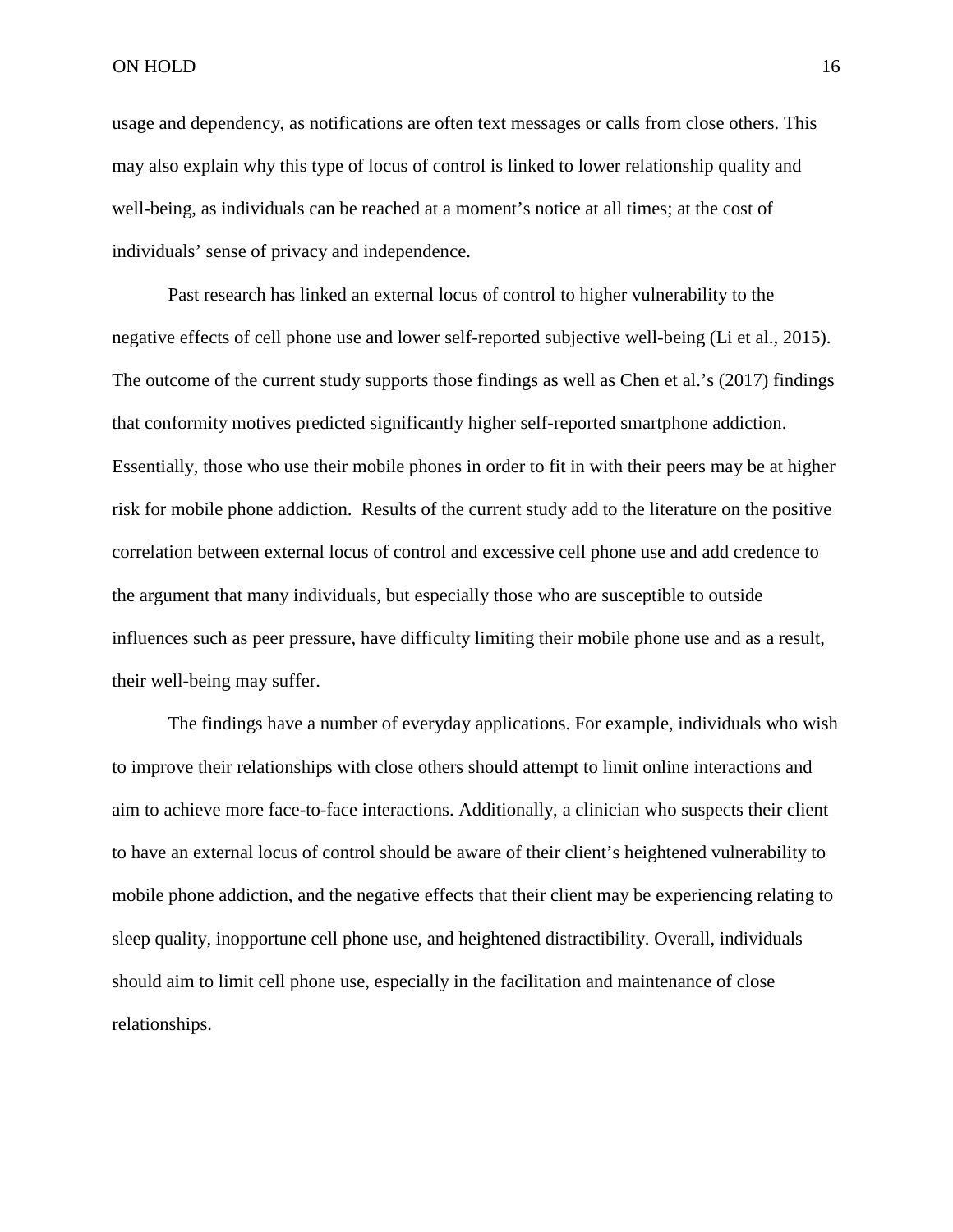Future research should focus on the specifics of online interactions in relation to relationship quality. For example, researchers should aim to differentiate between different types of online communication, including text messages, video chats, phone calls, and possibly even social media interactions. Additionally, it would be beneficial to have a more diverse sample regarding gender and age, as our sample was mostly comprised of females (69%),  $M_{age} =$ 20.192,  $SD_{age} = 3.961$ . Including more age groups would help researchers understand the interaction between mobile phone use and age, and possibly allow for a quasi-experimental study involving older adults who may not use mobile phones as much, or for as many diverse tasks.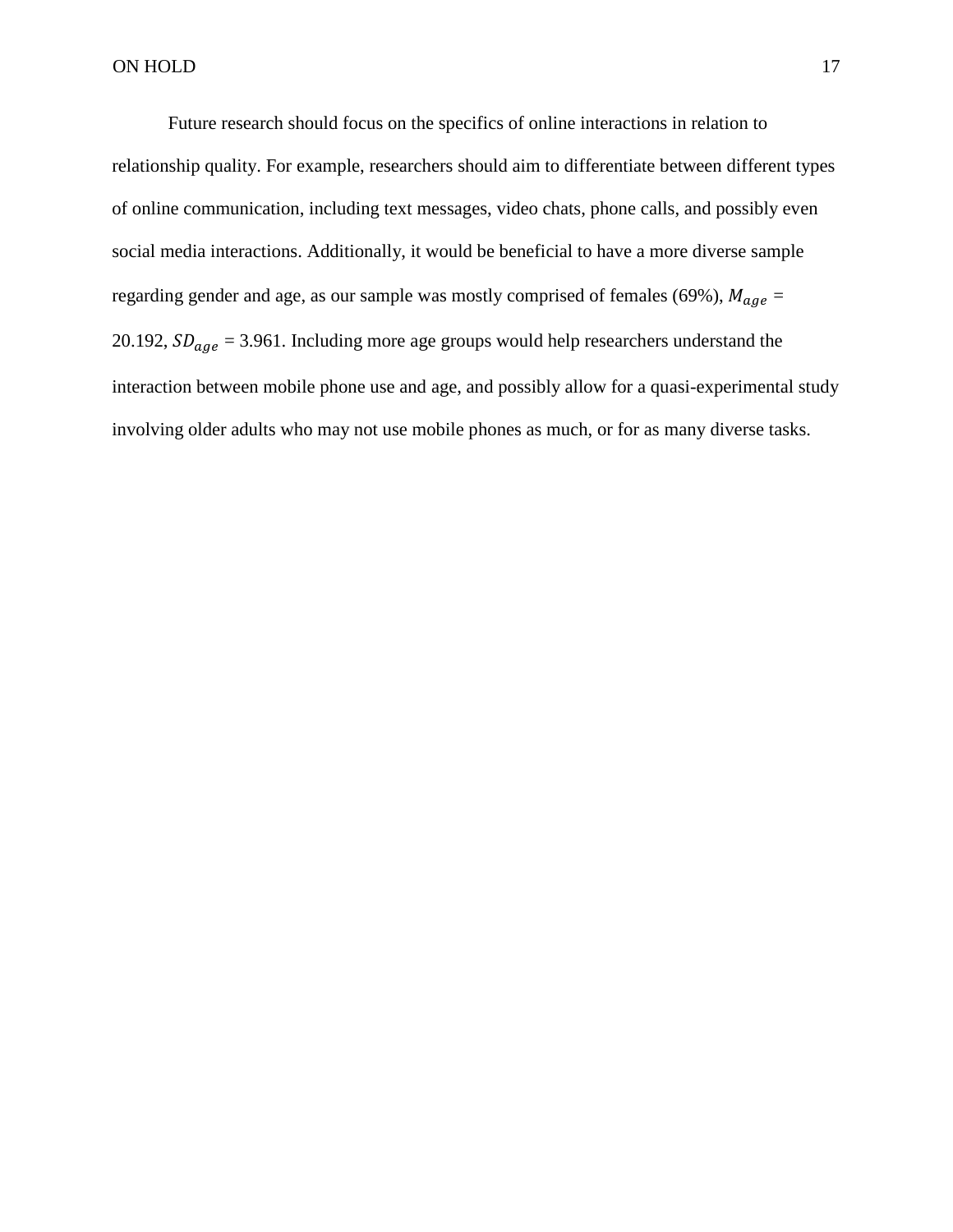#### References

- Aron, A., Aron, E. N., & Smollan, D. (1992). Inclusion of other in self scale and the structure of interpersonal closeness. *Journal of Personality and Social Psychology*, *60*, 596-612.
- Bank of America. (2015). Trends in consumer mobility report. Retrieved from http://newsroom.bankofamerica.com/files/doc\_library/additional/2015\_BAC\_Trends\_in\_ Consumer\_Mobility\_Report.pdf
- Banks, M. R., Willoughby, L. M., & Banks, W. A. (2008). Animal-assisted therapy and loneliness in nursing homes: Use of robotic versus living dogs. *Journal of the American Medical Directors Association, 9*, 173-177. doi:10.1016/j.jamda.2007.11.007
- Beggan, J. K. (1992). On the social nature of nonsocial perception: The mere ownership effect. *Journal of Personality and Social Psychology, 62*, 229-237.
- Bergdall, A. R., Kraft, J. M., Andes, K., Carter, M., Hatfield-Timajchy, K., & Hock-Long, L. (2012). Love and hooking up in the new millennium: Communication technology and relationships among urban African American and Puerto Rican young adults. *Journal of Sex Research, 49*, 570-582. doi:10.1080/00224499.2011.604748
- Bianchi, A., & Phillips, J. G. (2005). Psychological predictors of problem mobile phone use. *CyberPsychology & Behavior, 8*(1), 39-51. doi:10.1089/cpb.2005.8.39
- Blair, B. L., & Fletcher, A. C. (2011). "The only 13-year-old on planet Earth without a cell phone": meanings of cell phones in early adolescents' everyday lives. *Journal of Adolescent Research, 26*, 155-177. doi:10.1177/0743558410371127
- Brown, G., Manago, A. M., & Trimble, J. E. (2016). Tempted to text: College students' mobile phone use during a face-to-face interaction with a close friend. *Emerging Adulthood, 4*, 440-443. doi:10.1177/2167696816630086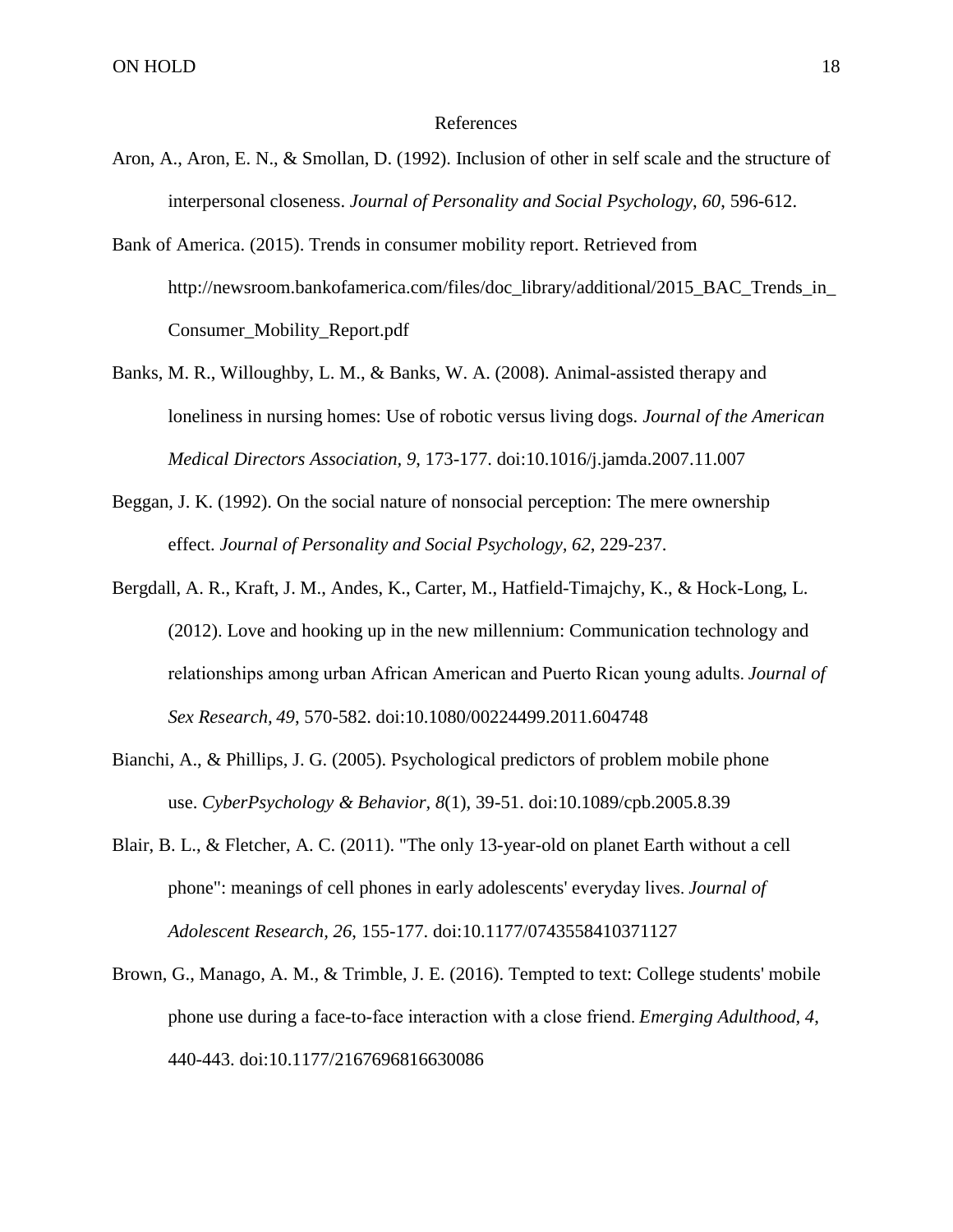- Bruya, B. (2010). *Effortless Attention: A New Perspective in the Cognitive Science of Attention and Action*. Cambridge: The MIT Press.
- Chak, K., & Leung, L. (2004). Shyness and locus of control as predictors of internet addiction and internet use. *CyberPsychology & Behavior, 7*, 559-570. doi:10.1089/1094931042403073
- Cheever, N. A., Rosen, L. D., Carrier, L. M., & Chavez, A. (2014). Out of sight is not out of mind: The impact of restricting wireless mobile device use on anxiety levels among low, moderate and high users. *Computers in Human Behavior, 37*, 290-297. doi:10.1016/j.chb.2014.05.002
- Chen, C., Zhang, K. Z., Gong, X., Zhao, S. J., Lee, M. K., & Liang, L. (2017). Examining the effects of motives and gender differences on smartphone addiction. *Computers in Human Behavior, 75*, 891-902. doi:10.1016/j.chb.2017.07.002
- Davis, R. A., Flett, G. L., & Besser, A. (2002). Validation of a new scale for measuring problematic internet use: Implications for pre-employment screening. *CyberPsychology & Behavior, 5*, 331-345. doi:10.1089/109493102760275581
- Diener, E., Emmons, R., Larsen, J., & Griffin, S. (1985). The satisfaction with life scale. *Personality Assessment, 49,* 71–75.
- Drouin, M., Kaiser, D. H., & Miller, D. A. (2012). Phantom Vibrations Among Undergraduates: Prevalence and associated psychological characteristics. *Computers in Human Behavior, 28*, 1490-1496.
- Federer, A. E., Taylor, D. C., & Mather, R. C. (2013). Using evidence-based algorithms to improve clinical decision making. *Sports Medicine and Arthroscopy Review, 21*, 155- 165. doi:10.1097/jsa.0b013e31829f608c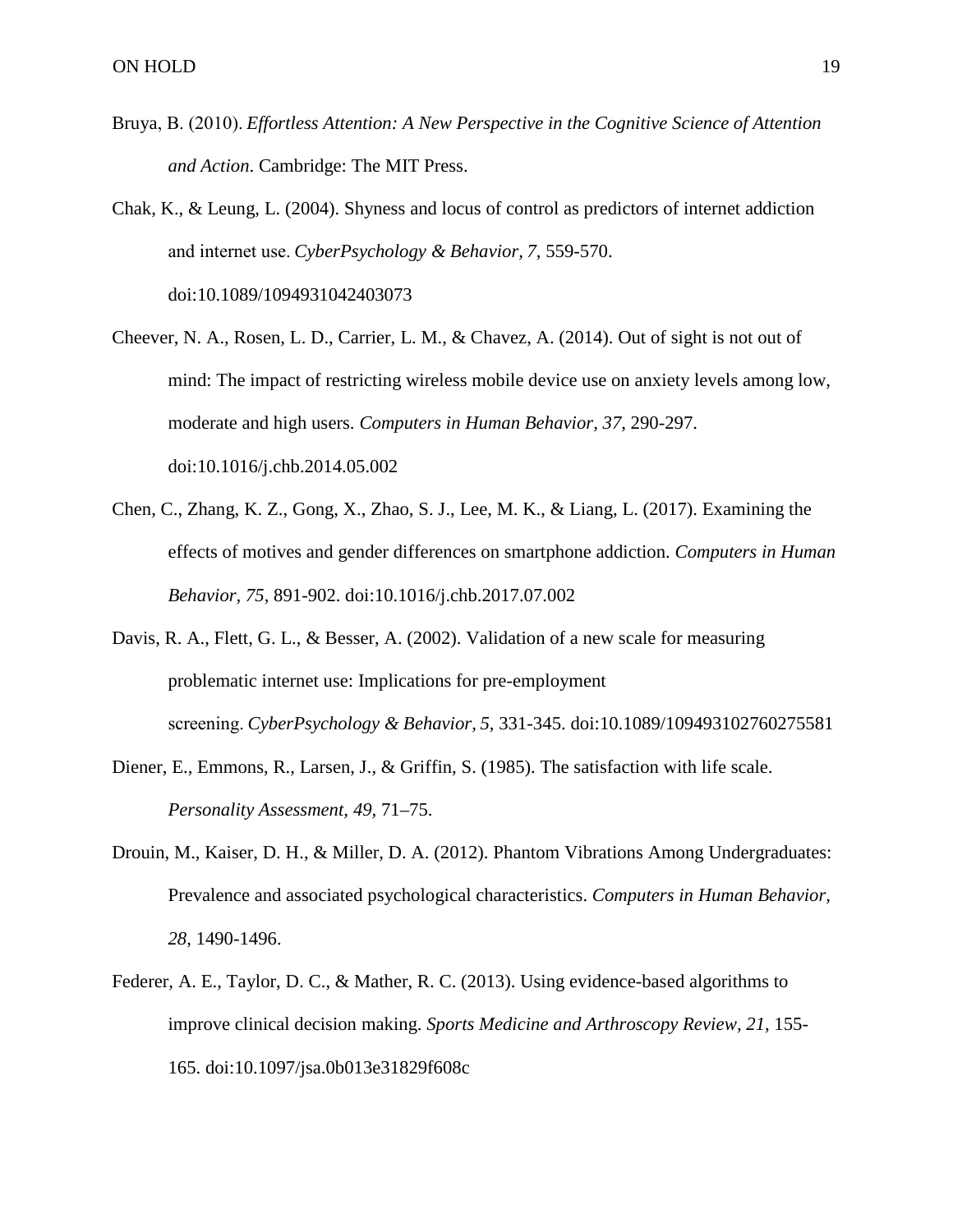- Greenwood, S., Perrin, A., & Duggan, M. (2016). Social media update 2016: Facebook usage and engagement is on the rise, while adoption of other platforms holds steady. *Pew Research Center.*
- Hadlington, L. (2015). Cognitive failures in daily life: Exploring the link with internet addiction and problematic mobile phone use. *Computers in Human Behavior, 51*, 75-81. doi:10.1016/j.chb.2015.04.036
- Hatuka, T., & Toch, E. (2014). The emergence of portable private-personal territory: Smartphones, social conduct and public spaces. *Urban Studies,53*(10), 2192-2208. doi:10.1177/0042098014524608
- Hertlein, K. M. (2012). Digital dwelling: Technology in couple and family relationships. *Family Relations, 61*, 374-387. doi:10.1111/j.1741-3729.2012.00702.x
- Hoffner, C. A., Lee, S., & Park, S. J. (2015). "I miss my mobile phone!": Self-expansion via mobile phone and responses to phone loss. *New Media & Society, 18*, 2452-2468. doi:10.1177/14614448155926625
- Ivan, S. Z., Koyanago, A., Tyrovolas, S., & Haro, J. M. (2015). Relationship Quality Scale. *PsycTESTS Dataset*. dio:10.1037/t42088-000
- Karadağ, E., Tosuntaş, Ş B., Erzen, E., Duru, P., Bostan, N., Şahin, B. M., . . . Babadağ, B. (2015). Determinants of phubbing, which is the sum of many virtual addictions: A structural equation model. *Journal of Behavioral Addictions, 4*, 60-74. doi:10.1556/2006.4.2015.005
- Kim, K., & Johnson, M. K. (2010). Extended self: medial prefrontal activity during transient association of self and objects. *Social Cognitive and Affective Neuroscience, 7*, 199-207. doi:10.1093/scan/nsq096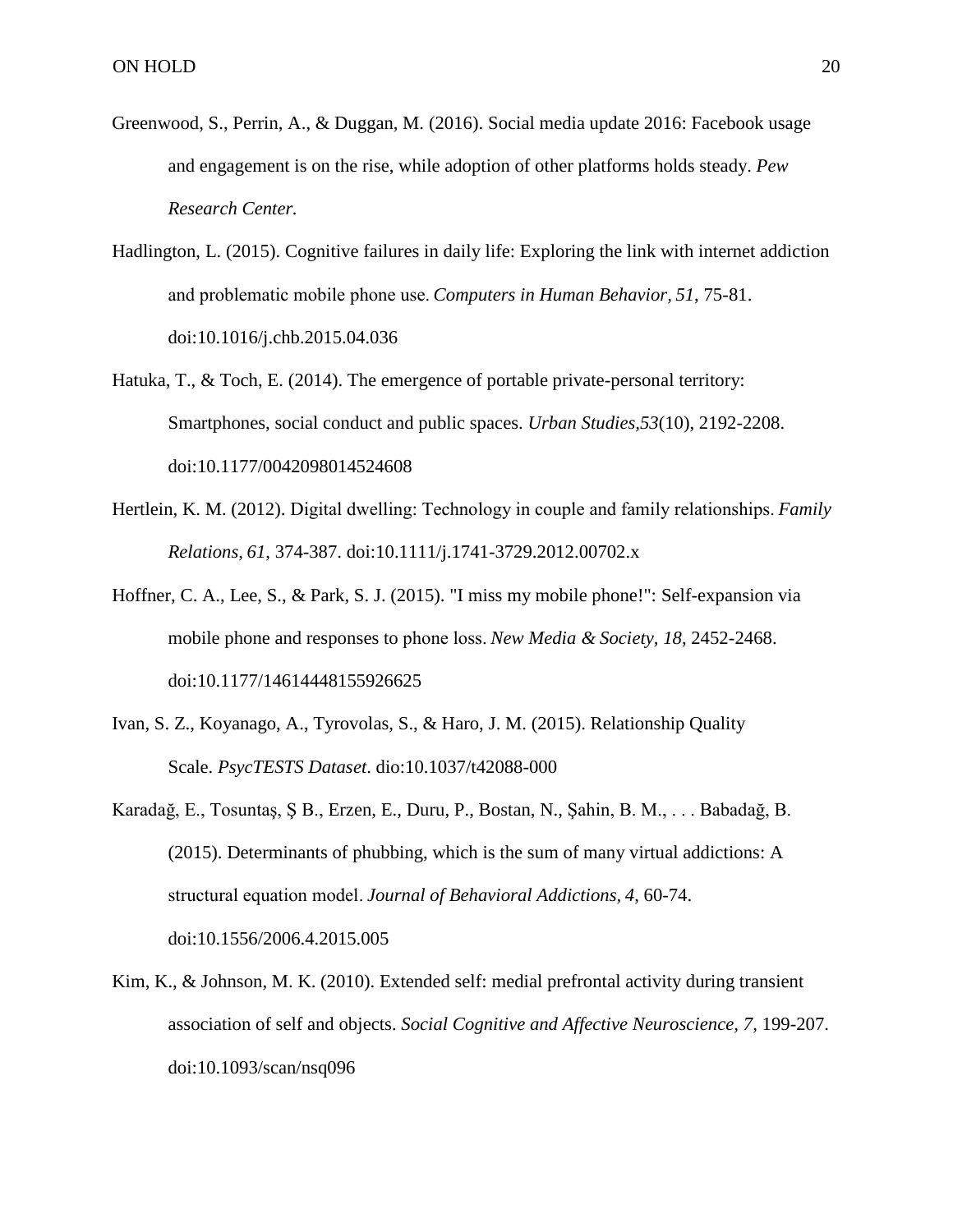- Kim, K., & Johnson, M. K. (2013). Extended self: spontaneous activation of medial prefrontal cortex by objects that are 'mine'. *Social Cognitive and Affective Neuroscience, 9*, 1006- 1012. doi:10.1093/scan/nst082
- Lee, E. B. (2014). Self-Perceived Dependence on Cell Phone Scale. *PsycTESTS Dataset*. doi:10.1037/t33927-000
- Lepp, A., Barkley, J. E., & Karpinski, A. C. (2015). The relationship between cell phone use and academic performance in a sample of U.S. college students. *SAGE Open, 5*, 215824401557316. doi:10.1177/2158244015573169
- Li, J., Lepp, A., & Barkley, J. E. (2015). Locus of control and cell phone use: Implications for sleep quality, academic performance, and subjective well-being. *Computers in Human Behavior, 52*, 450-457.
- McDaniel, B. T., & Coyne, S. M. (2016). "Technoference": The interference of technology in couple relationships and implications for women's personal and relational wellbeing. *Psychology of Popular Media Culture, 5*, 85-98.
- McDaniel, B. T., & Coyne, S. M. (2016). Technology Device Interference Scale. *PsycTESTS Dataset*. doi:10.1037/t49232-000
- McDaniel, B. T., & Coyne, S. M. (2016). Technology Interference in Life Examples Scale. *PsycTESTS Dataset*. doi:10.1037/t49257-000

Murray, C. E., & Campbell, E. C. (2015). The pleasures and perils of technology in intimate relationships. *Journal of Couple & Relationship Therapy, 14*, 116-140. doi:10.1080/15332691.2014.953651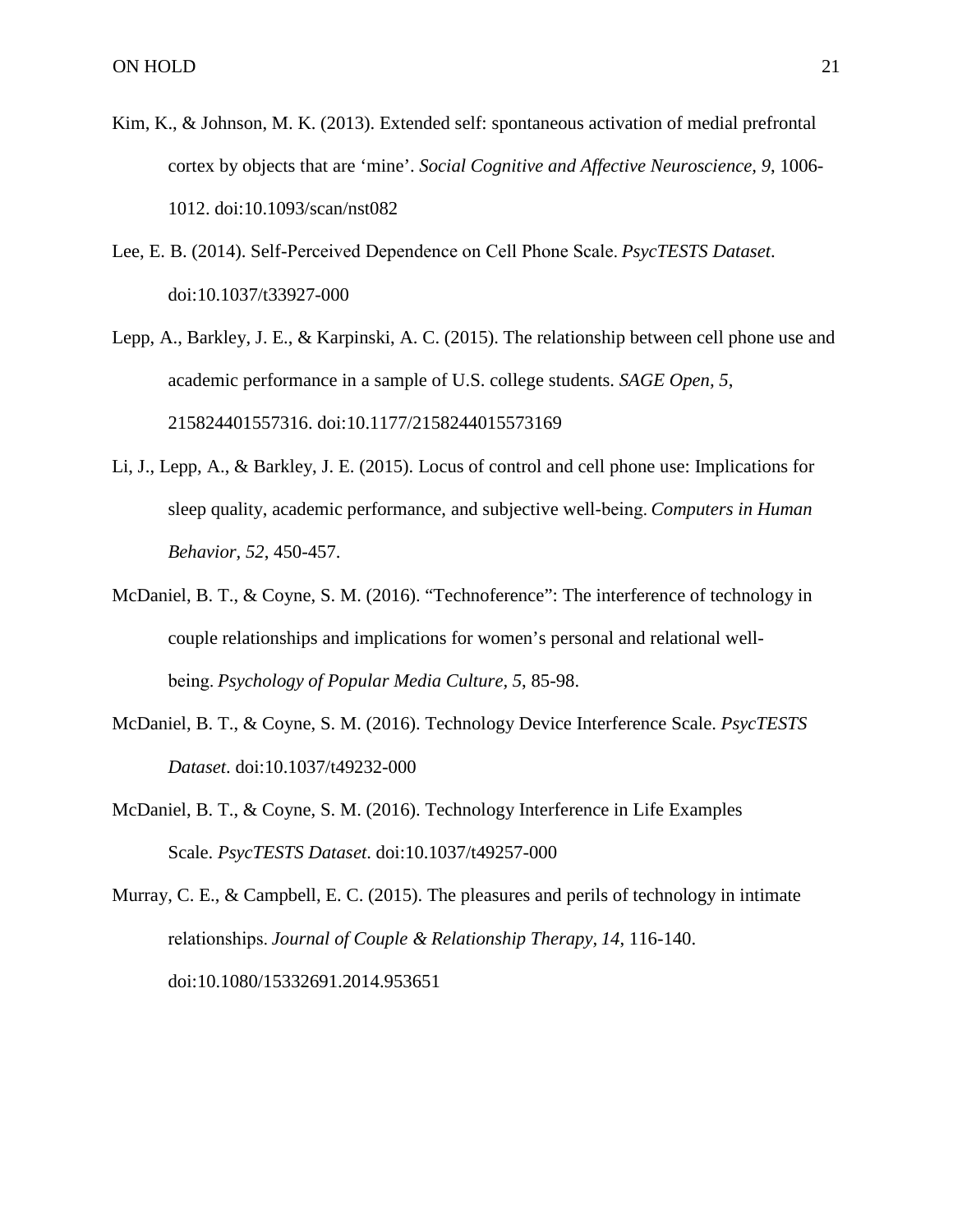- National Safety Council. (2014). *NSC releases latest injury and fatality statistics and trends* [Press release]. Retrieved from http://www.prnewswire.com/news-releases/nscreleases-latest-injury-and-fatality-statistics-and-trends-252258891.html
- Nesselroade, K. P., Beggan, J. K., & Allison, S. T. (1999). Possession enhancement in an interpersonal context: An extension of the mere ownership effect. *Psychology and Marketing, 16*, 21-34.
- Newman, E., Willard, T., Sinclair, R., & Kaloupek, D. (2001). Empirically supported ethical research practice: The costs and benefits of research from the participants' view. Accountability in Research, *8*, 309-329.
- Przybylski, A. K., & Weinstein, N. (2012). Can you connect with me now? *Social and Personal Relationships, 30*, 237-246.
- Radesky, J. S., Kistin, C. J., Zuckerman, B., Nitzberg, K., Gross, J., Kaplan-Sanoff, M., . . . Silverstein, M. (2014). Patterns of mobile device use by caregivers and children during meals in fast food restaurants. *Pediatrics, 133*. doi:10.1542/peds.2013-3703
- Reed, J., Hirsh-Pasek, K., & Golinkoff, R. M. (2017). Learning on hold: Cell phones sidetrack parent-child interactions. *Developmental Psychology, 53*, 1428-1436. doi:10.1037/dev0000292
- Resnick, P., & Varian, H. R. (1997). Recommender systems. *Communications of the ACM, 40*, 56-58.
- Røysamb, E., Harris, J. R., Magnus, P., Vittersø, J., & Tambs, K. (2002). Subjective well-being- short scale. *PsycTESTS Dataset*. doi:10.1037/t13453-000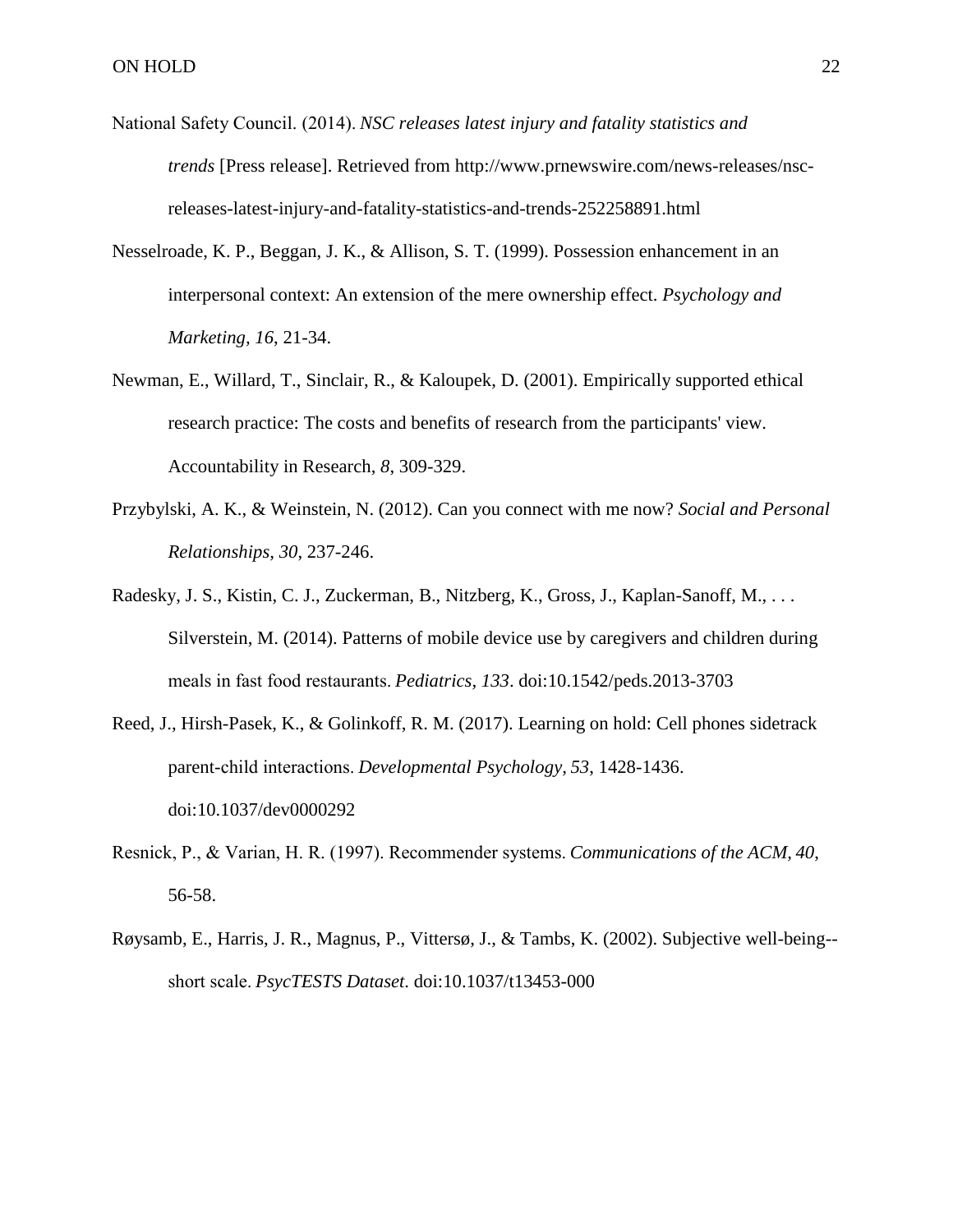- Sapp, S.G., & Harrod, W.J. (1993). Reliability and validity of a brief version of Levenson's Locus of Control Scale. *Psychological Reports*, *72*, 539-550. doi: 10.2466/pr0.1993.72.2.539
- Schiffrin, H., Edelman, A., Falkenstern, M., & Stewart, C. (2010). The associations among computer-mediated communication, relationships, and well-being. *Cyberpsychology, Behavior, and Social Networking, 13*, 299-306. doi:10.1089/cpb.2009.0173
- Twenge, J. M., Krizan, Z., & Hisler, G. (2017). Decreases in self-reported sleep duration among U.S. adolescents 2009–2015 and association with new media screen time. *Sleep Medicine,39*, 47-53. doi:10.1016/j.sleep.2017.08.013
- Verduyn, P., Ybarra, O., Résibois, M., Jonides, J., & Kross, E. (2017). Do social network sites enhance or undermine subjective well-being? A critical review. *Social Issues and Policy Review*, *11*, 274-302.
- Ward, A. F., Duke, K., Gneezy, A., & Bos, M. W. (2017). Brain Drain: The mere presence of one's own smartphone reduces available cognitive capacity. *Journal of the Association for Consumer Research, 2*, 140-154. doi:10.1086/691462
- Wei, R., & Lo, V. (2006). Staying connected while on the move: Cell phone use and social connectedness. *New Media & Society, 8*, 53-72. doi:10.1177/1461444806059870
- Wickens, C. D., & McCarley, J. S. (2008). *Applied Attention Theory*. Boca Raton, FL: Taylor & Francis Group.
- Yantis, S., & Jonides, J. (1984). Abrupt visual onsets and selective attention: Evidence from visual search. *Journal of Experimental Psychology: Human Perception and Performance, 10*, 601-621. doi:10.1037//0096-1523.10.5.601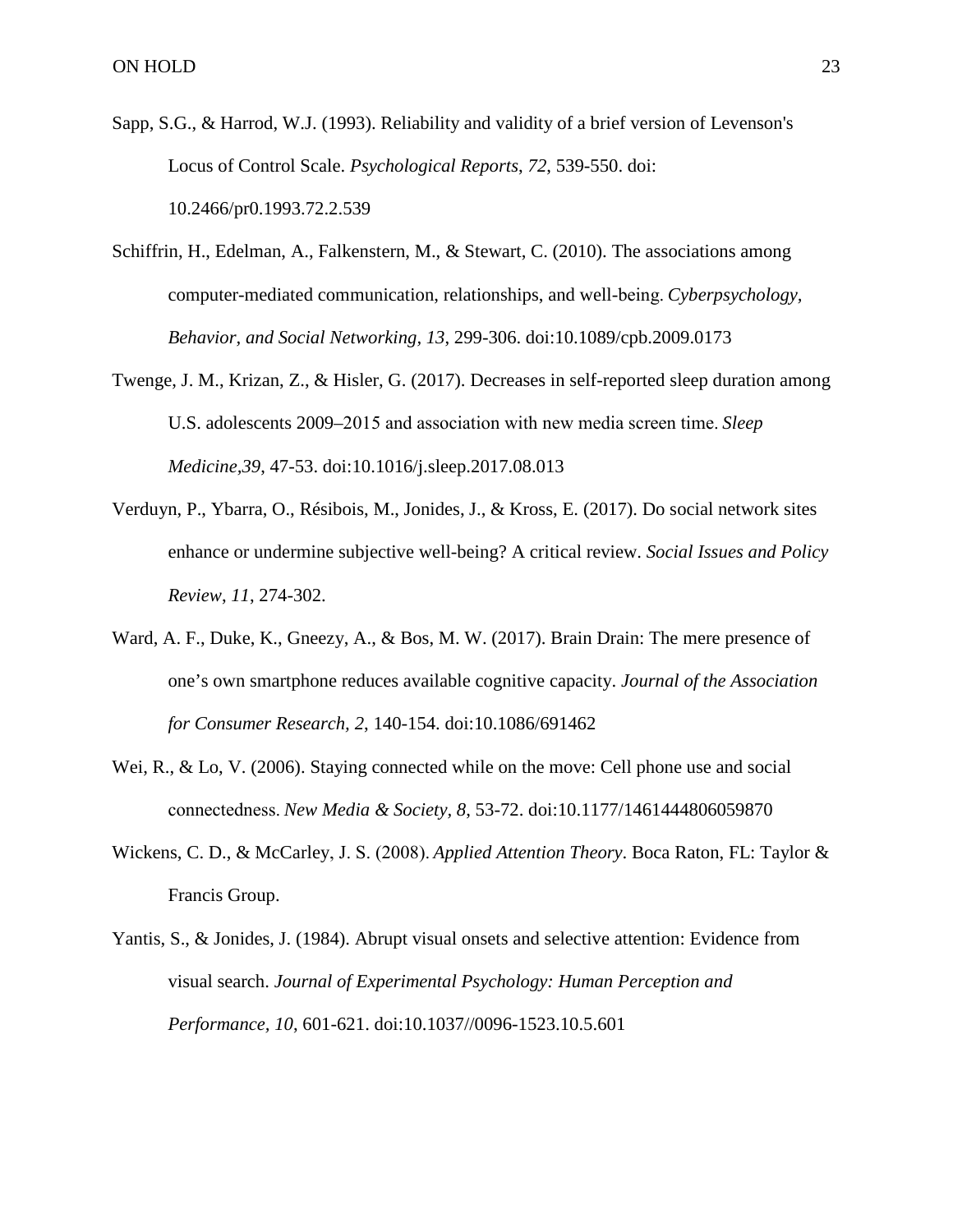- Yantis, S., & Jonides, J. (1990). Abrupt visual onsets and selective attention: Voluntary versus automatic allocation. *Journal of Experimental Psychology: Human Perception and Performance, 16*, 121-134. doi:10.1037//0096-1523.16.1.121
- Yantis, S., & Hillstrom, A. P. (1994). Stimulus-driven attentional capture: Evidence from equiluminant visual objects. *Journal of Experimental Psychology: Human Perception and Performance, 20*, 95-107. doi:10.1037/0096-1523.20.1.95
- Ye, Y., & Gawronski, B. (2016). When possessions become part of the self: Ownership and implicit self-object linking. *Journal of Experimental Social Psychology, 64*, 72-87.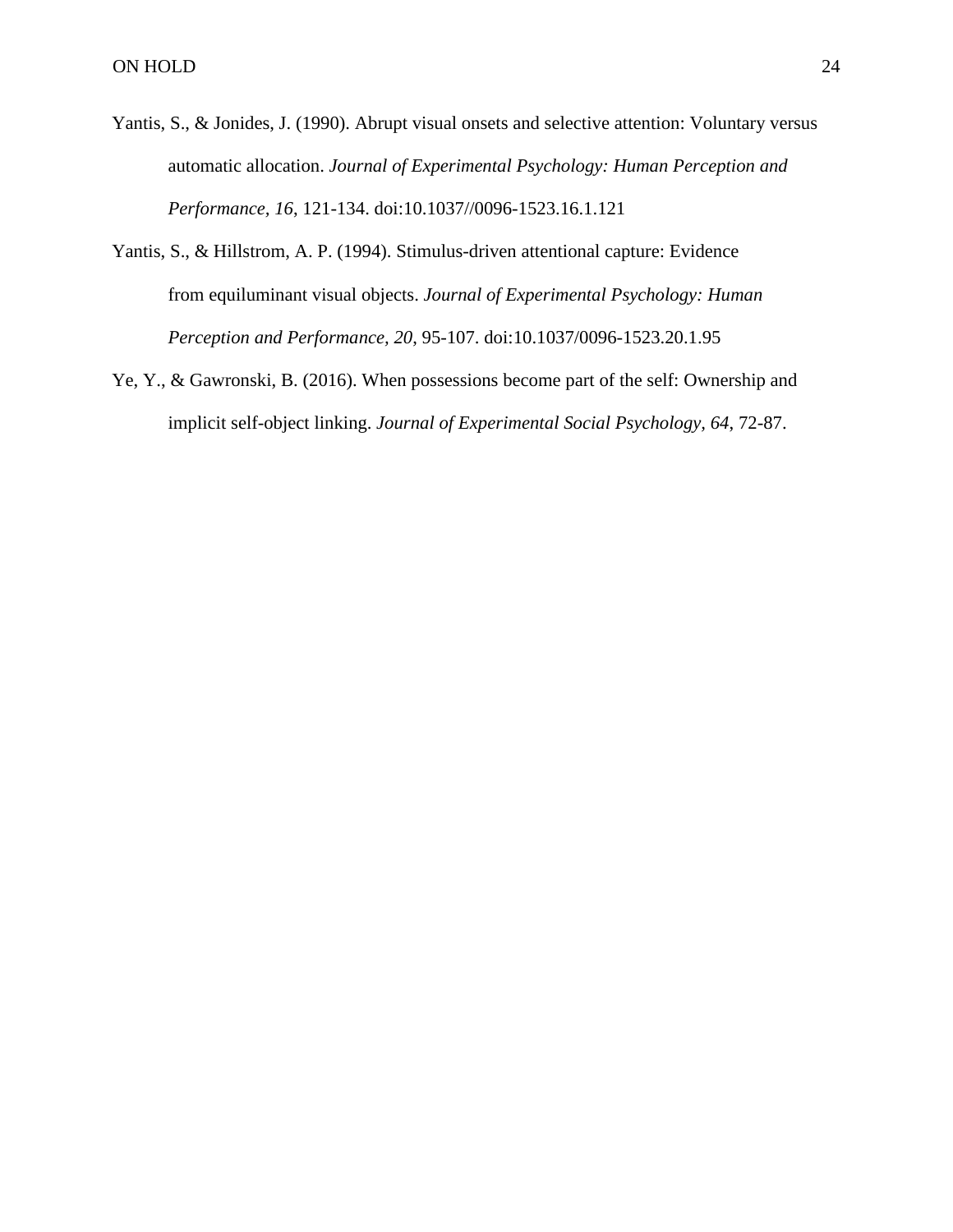# Table 1

*Correlates of Relationship Quality Scale Questions*

|                                                                                                                                                                   | How much<br>does he/she<br>really<br>understand<br>the way<br>you feel<br>about<br>things? | How much<br>can you<br>rely on<br>him/her if<br>you have a<br>serious<br>problem? | How much<br>can you<br>open up to<br>him/her if<br>you need<br>to talk<br>about your<br>worries? | How often<br>does<br>he/she<br>make too<br>many<br>demands<br>of you? | How much<br>does<br>he/she<br>criticize<br>you? | How much<br>does he/she<br>let you<br>down when<br>you're<br>counting<br>on<br>him/her? | How<br>much<br>does<br>he/she get<br>on your<br>nerves? |
|-------------------------------------------------------------------------------------------------------------------------------------------------------------------|--------------------------------------------------------------------------------------------|-----------------------------------------------------------------------------------|--------------------------------------------------------------------------------------------------|-----------------------------------------------------------------------|-------------------------------------------------|-----------------------------------------------------------------------------------------|---------------------------------------------------------|
|                                                                                                                                                                   | $(1 = not at all, 10 = all the time)$                                                      |                                                                                   |                                                                                                  |                                                                       |                                                 |                                                                                         |                                                         |
| Circle the block<br>that best describes<br>your relationship<br>with this person<br>$(1=$ online only,<br>$7=$ in-person only)                                    | $.335**$                                                                                   | $.333**$                                                                          | $.331**$                                                                                         | .044                                                                  | $-.095$                                         | $-.127$                                                                                 | $-145$                                                  |
| Circle the diagram<br>that best shows<br>the importance of<br>your online and<br>in-person<br>interactions with<br>this person<br>$(1=online,$<br>$6=$ in-person) | $.160*$                                                                                    | $.184*$                                                                           | .169                                                                                             | .023                                                                  | $-.059$                                         | $-.147$                                                                                 | .022                                                    |
| <b>Powerful Others</b><br>Locus of Control<br>$(1 = lowest,$<br>$6 =$ highest)                                                                                    | $-.170*$                                                                                   | $-164*$                                                                           | $-.121$                                                                                          | $.164*$                                                               | $.240**$                                        | $.184*$                                                                                 | .152                                                    |

\*\* correlation is significant at the .01 level (2-tailed).

\* correlation is significant at the .05 level (2-tailed).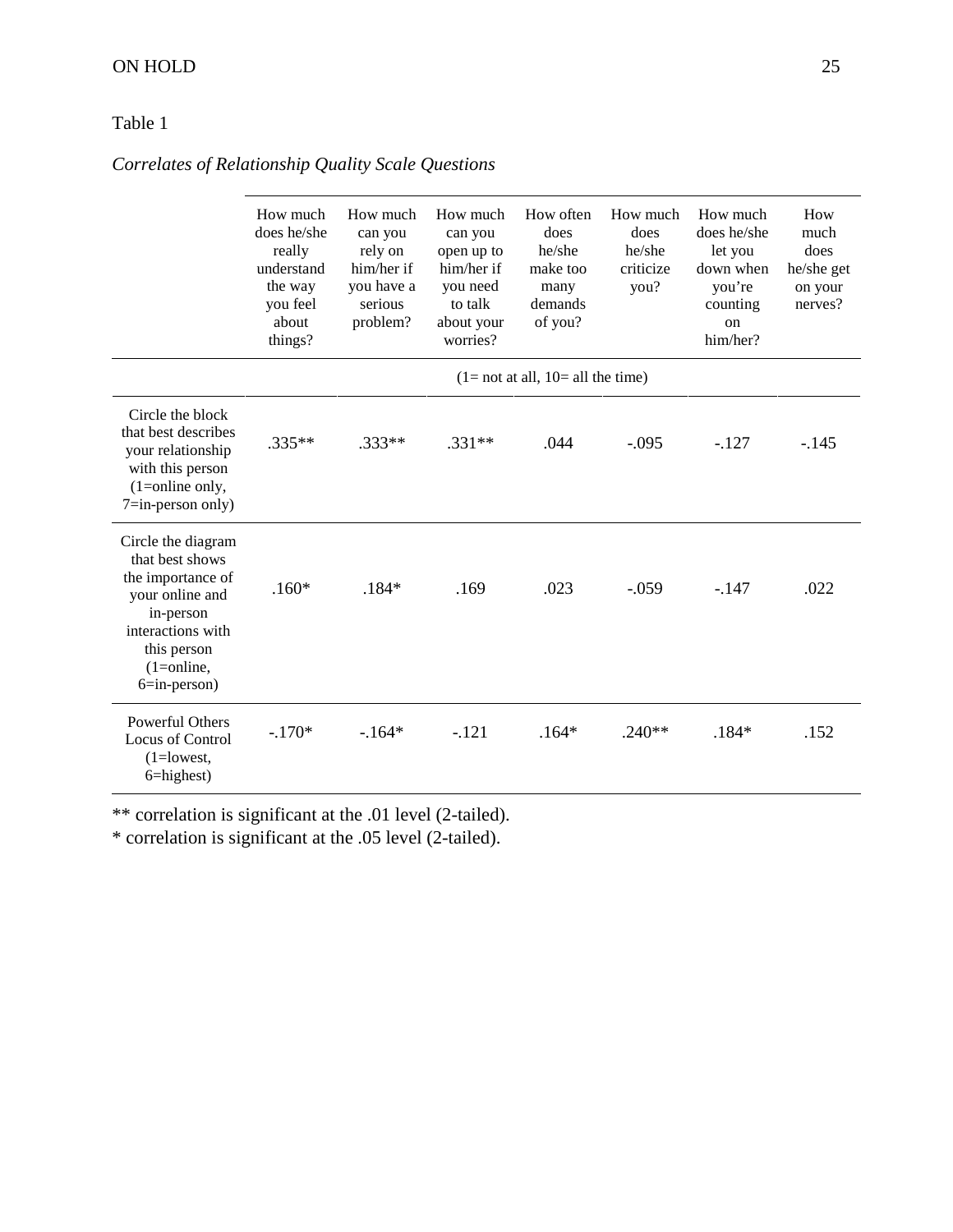# ON HOLD 26

# Table 2

*Relationship Type and Online vs. In-Person Attributions*

|                | Circle the block that best describes your<br>relationship with this person<br>$(1=$ online only, $7=$ in-person only) |          |        | Circle the diagram that best shows the<br>importance of your online and in-person<br>interactions with this person<br>$(1 = \text{online}, 6 = \text{in-person most important})$ |          |        |  |  |
|----------------|-----------------------------------------------------------------------------------------------------------------------|----------|--------|----------------------------------------------------------------------------------------------------------------------------------------------------------------------------------|----------|--------|--|--|
|                | Relationship Type                                                                                                     |          |        |                                                                                                                                                                                  |          |        |  |  |
|                | Family                                                                                                                | Romantic | Friend | Family                                                                                                                                                                           | Romantic | Friend |  |  |
| Relationship 1 | $6.105*$                                                                                                              | 5.714    | 5.231  | 5.084*                                                                                                                                                                           | 5.071    | 4.564  |  |  |
| Relationship 2 | 5.694*                                                                                                                | 5.130    | 4.727  | 4.875                                                                                                                                                                            | 4.957    | 4.364  |  |  |
| Relationship 3 | $5.762**$                                                                                                             | 4.947    | 4.597  | $4.730*$                                                                                                                                                                         | 4.526    | 4.000  |  |  |
| Relationship 4 | 5.388*                                                                                                                | 5.000    | 4.768  | 4.821*                                                                                                                                                                           | 4.000    | 4.101  |  |  |
| Relationship 5 | $5.255*$                                                                                                              | 4.833    | 4.679  | $4.636*$                                                                                                                                                                         | 4.667    | 4.185  |  |  |

\* mean score is significantly greater than friend and romantic relationship at the .05 level (2 tailed).

\*\* mean score is significantly greater than friend and romantic relationship at the .01 level (2tailed).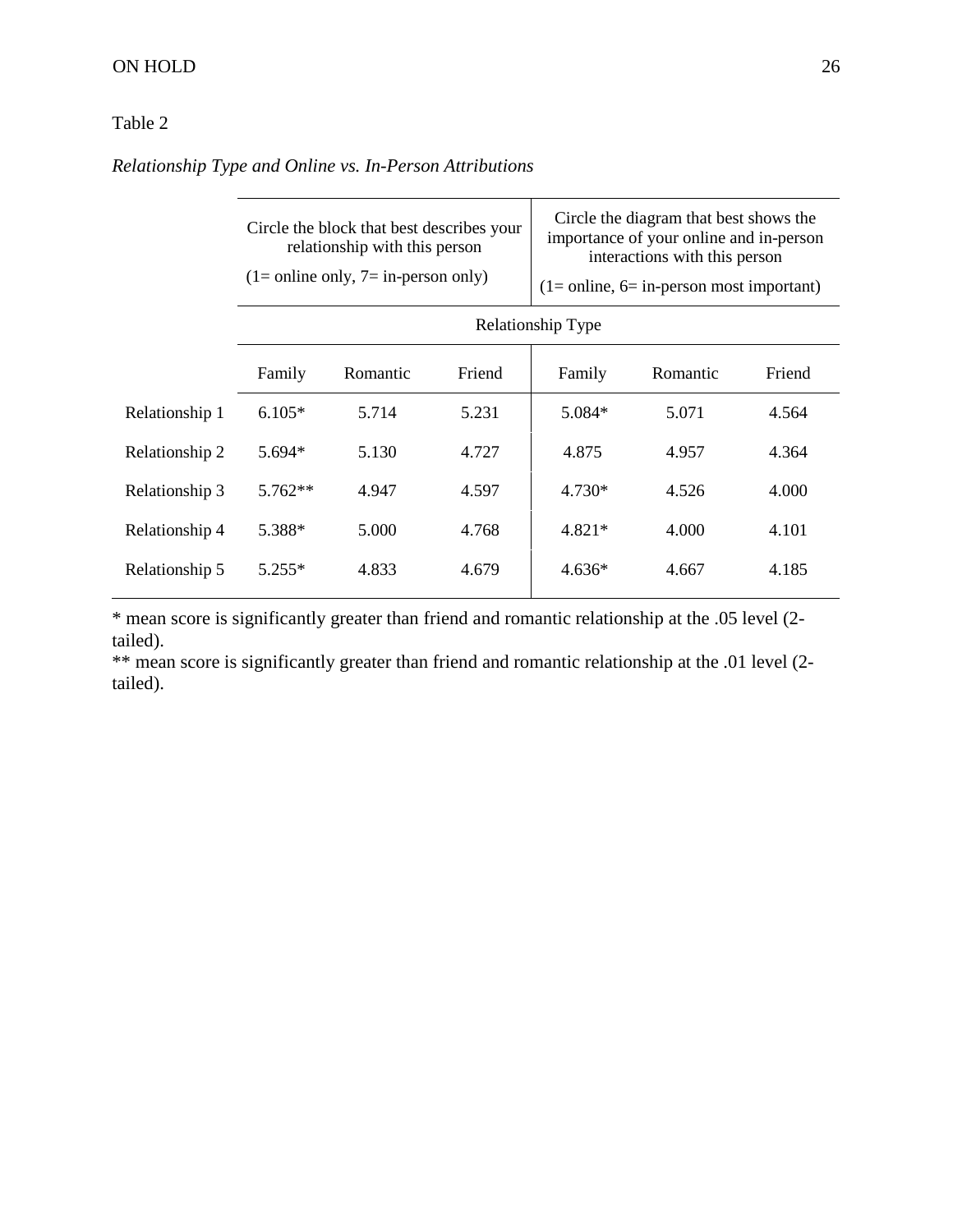# Table 3

|                                                                       | Subjective<br>Well-Being<br>$(1 =$ lowest, $7 =$<br>highest) | Satisfaction with<br>Life<br>$(1=$ lowest, 6=<br>highest) | Self-Perceived<br>Dependence on<br>Cell Phone<br>$(1=$ lowest, $5=$<br>highest) | Mobile Phone<br>Usage<br>$(1=$ lowest,<br>$5 =$ highest) |
|-----------------------------------------------------------------------|--------------------------------------------------------------|-----------------------------------------------------------|---------------------------------------------------------------------------------|----------------------------------------------------------|
| Powerful others<br>locus of control<br>$(1=$ lowest, $6=$<br>highest) | $-.300**$                                                    | $-203*$                                                   | $.263*$                                                                         | $.175*$                                                  |

*Correlates of Powerful Others Locus of Control*

\* correlation is significant at the .05 level (2-tailed).

\*\* correlation is significant at the .01 level (2-tailed).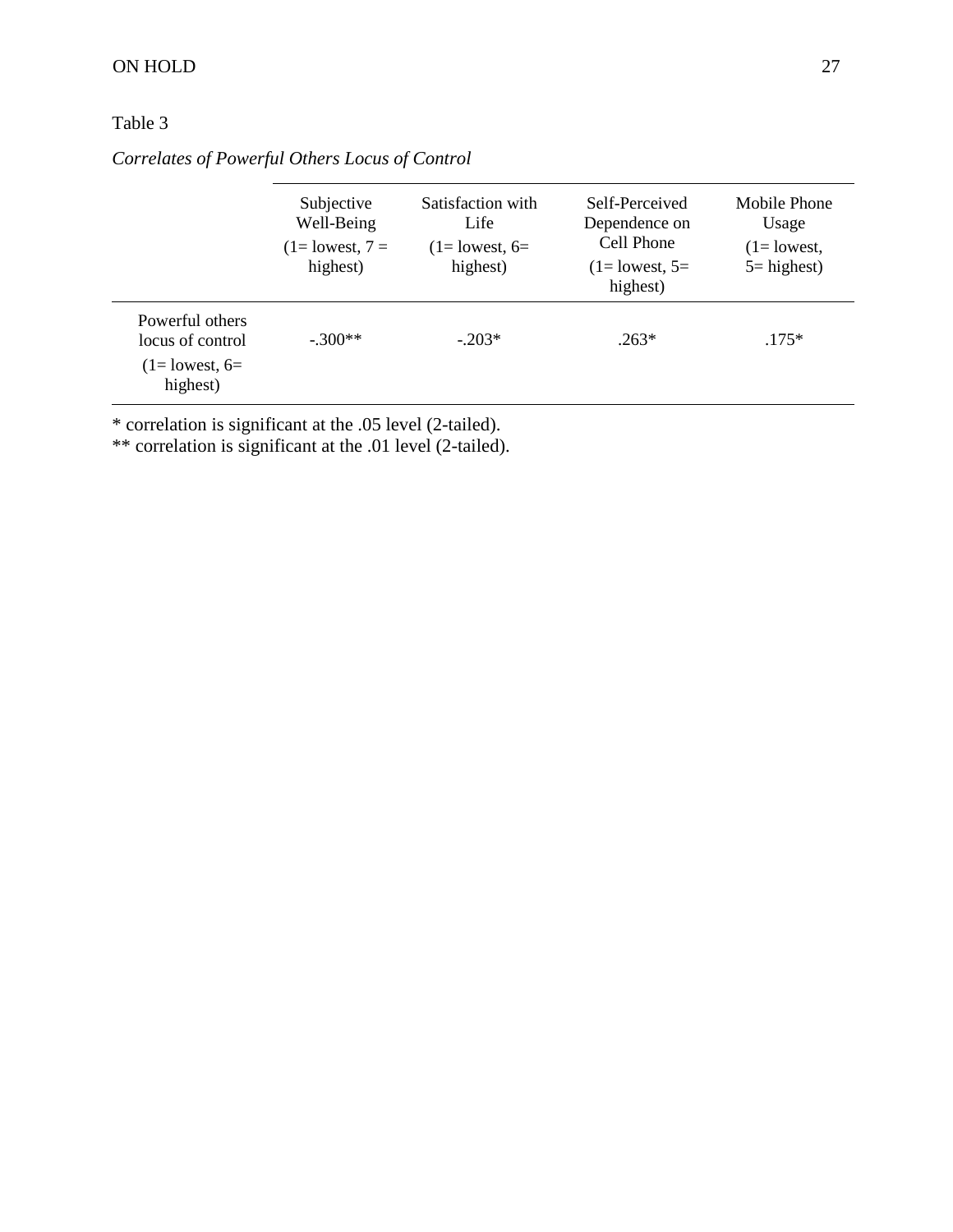Circle the block that best describes your relationship with this person.



*Figure 1*. First relationship measure that assessed the degree to which each close relationship was conducted online or in-person.